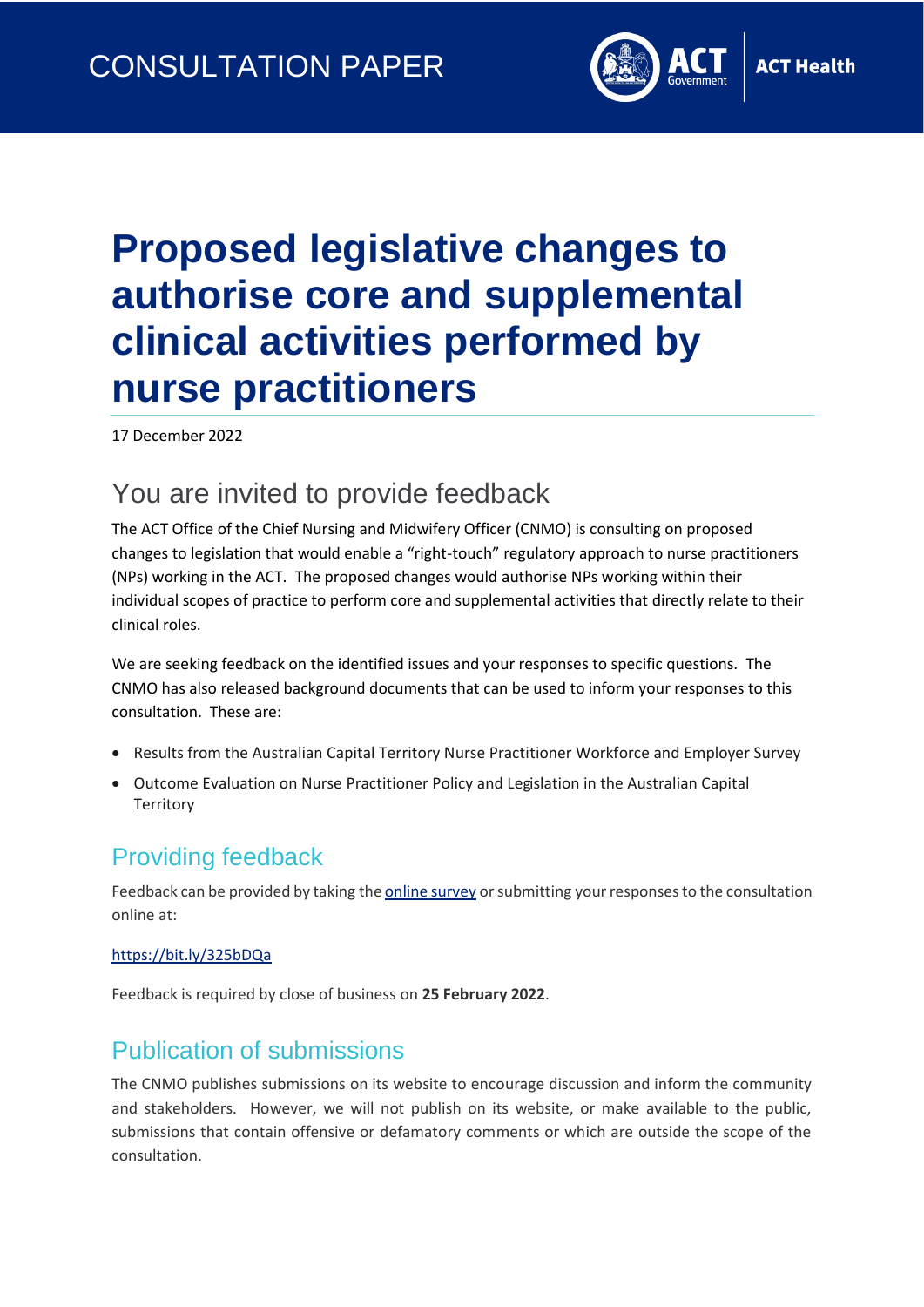Before publication of submissions, the CNMO may remove personally-identifying information including contact details. The view expressed in the submissions are those of the submitting individual or organisation and publication does not imply any acceptance of, or agreement with these views by the CNMO.

The ACT Office of the CNMO accepts submissions made in confidence. These submissions will not be published on the website or elsewhere. Submissions may be confidential because they include personal experiences or other sensitive information. Any request for access to a confidential submission will be determined in accordance with the *Freedom of Information Act 1982*  (Commonwealth), which has provisions designed to protect personal information and information given in confidence.

#### **Please let the ACT Office of the CNMO know if you do not want your submission published or want all or part of it treated as confidential.**

All information collected will be treated confidentially and anonymity preserved in internal and published reports. Data collected will only be used for the purposes described above.

Your participation is entirely voluntary.

In providing feedback, we ask that you do not provide responses that identify you or other individuals.

If you have any questions, you can contact the ACT Office of the CNMO at [nmo@act.gov.au.](mailto:nmo@act.gov.au)

#### ACKNOWLEDGEMENT OF COUNTRY

ACT Health acknowledges the Traditional Custodians of the land, the Ngunnawal people. ACT Health respects their continuing culture and connections to the land and the unique contributions they make to the life of this area. ACT Health also acknowledges and welcomes Aboriginal and Torres Strait Islander peoples who are part of the community we serve.

#### **ACCESSIBILITY**

If you have difficulty reading a standard printed document and would like an alternative format, please phone 13 22 81.



If English is not your first language and you need the Translating and Interpreting Service (TIS), please call 13 14 50.

For further accessibility information, visit: www.health.act.gov.au/accessibility

www.health.act.gov.au | Phone: 132281

© Australian Capital Territory, Canberra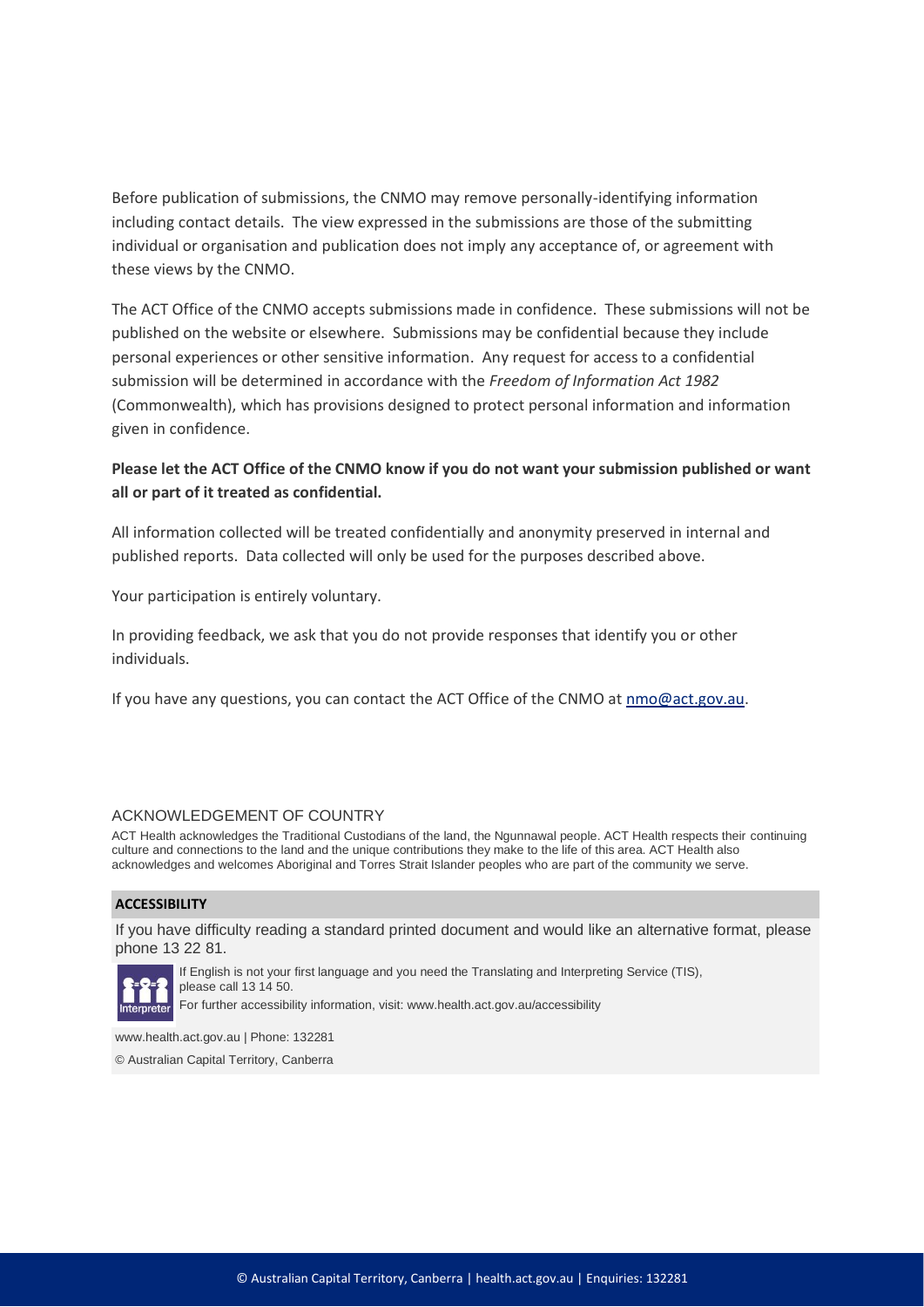## Executive summary

The ACT Health Directorate, through the ACT Office of the Chief Nursing and Midwifery Officer (CNMO), has undertaken a project to better understand the current ACT nurse practitioner (NP) workforce, their requirements, and the legislative and policy barriers that preclude NPs from working to their full potential in the ACT.

Outcomes from this project are anticipated to optimise the ACT NP workforce in meeting priority communities, including older persons, people with chronic and/or complex health needs, and marginalised and/or vulnerable populations. The project aims to facilitate the delivery of highquality health services, deliver value by creating greater efficiencies in the health system, and better enable workforce flexibility to meet dynamic health system needs. These aims align with the ACT Health Directorate's strategic objectives $1$  of:

- healthy communities
- safe, responsive, sustainable public health system
- trusted, transparent and accountable
- high performing organisation that values our people

This consultation paper seeks feedback on proposed changes to legislation and policy that would enable *full practice authority* and "right-touch" regulation<sup>2</sup> of the ACT NP workforce. Right touch regulation enables proportionate, consistent, targeted, transparent, accountable and agile regulation of the health workforce. It uses the minimum regulatory force to facilitate efficient and effective healthcare delivery, whilst prioritising protection of the public. In this consultation, *practice authority* refers to all activities a *profession* is legislatively authorised to perform, whereas *scope of practice* refers to all activities an *individual* within that profession is both legislatively authorised to perform, and competent to do.

On the short term, this consultation paper seeks feedback from ACT health consumers, health professionals, professional bodies, employers, and regulators to progress work that will provide ACT NPs with the practice authority to:

- authorise death certificates
- witness non-written health directions
- prescribe medicines that induce a medical termination of pregnancy
- authorise drivers licence medicals
- authorise workers' compensation and Comcare certificates

<sup>2</sup> Professional Standards Authority [PSA]. (2015). *Right-touch Regulation Revised* [Report]. PSA.

<sup>1</sup> ACT Government. (2019). *ACT Health Directorate Strategic Plan: 2020-25.* Canberra, ACT.

https://health.act.gov.au/sites/default/files/2020-09/ACTH%20Strategic%20Plan%202019%20LR.pdf

http://www.professionalstandards.org.uk/docs/default-source/publications/thought-paper/right-touch-regulation-2015.pdf?sfvrsn=12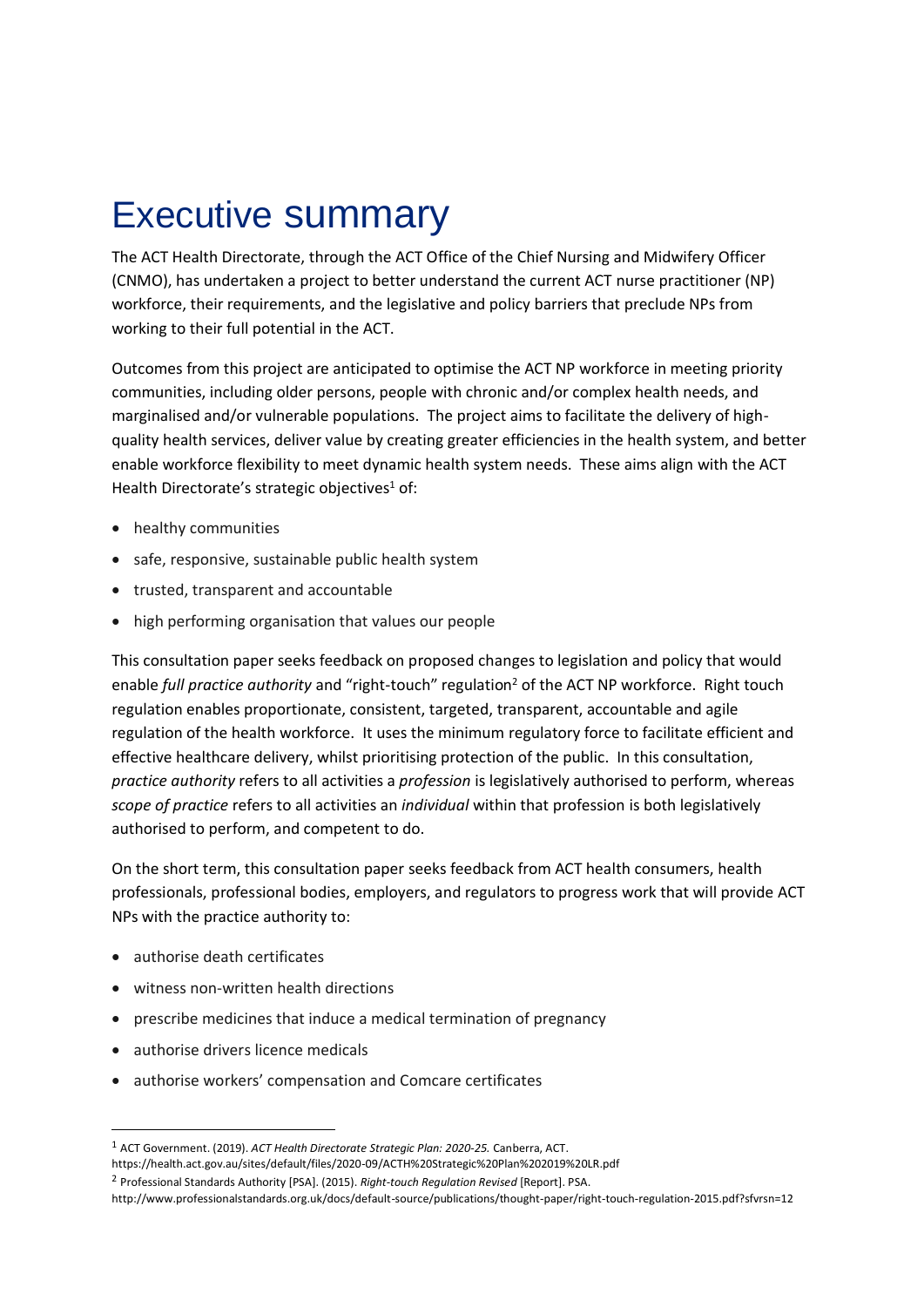Over the medium-term, it is proposed that language relating to "medical practitioners", "doctors", "medical certificates" and other synonyms in ACT legislation be systematically reviewed, so that omnibus legislation may be considered that better enables practice authority for NPs and other regulated health practitioners in the ACT. A review would facilitate legislation that assures the right healthcare professional is able to provide the right care at the right time for health consumers in the ACT. This would align with contemporary approaches to right-touch legislation and policy for our nationally-regulated health workforce.

### What is a nurse practitioner?

A NP is a registered nurse (RN) regulated by national law<sup>3</sup> through an endorsement process established by the nursing regulatory authority, the Nursing and Midwifery Board of Australia (NMBA). The NMBA establishes registration, endorsement, education, and practice standards for Australian nurses and midwives. The NMBA also establishes safety and quality guidelines for the nursing and midwifery professions. Currently, there are over 2100 NPs endorsed to practice across all Australian states and territories, with 54 listing their principal place of practice as the ACT. Nurse practitioners practise in over 50 different specialty areas, and are found across both the public and private healthcare sectors in every Australian jurisdiction.

Nurse practitioners practise independently and collaboratively through an extended clinical nursing role. The NP role reflects that of an RN working at an advanced level of practice, but whose specific focus is on the provision of expert clinical care. This care includes the practice authority to independently and collaboratively perform the following **core activities:**

- comprehensive and advanced health assessment
- diagnosis and treatment of medical conditions
- autonomous prescribing of medicines
- requesting and interpreting diagnostic examinations (e.g. blood tests and medical imaging examinations)
- independent referral to medical, surgical and allied health specialists

Nurse practitioners, as a result of their advanced clinical practice, are expected to undertake **supplemental activities** as relating to their individual scopes of practice. Supplemental activities are required to reduce unnecessary duplication of care, improve systems efficiencies, and improve the overall experience of healthcare consumers as they intersect with the health system. For example, a supplemental activity might include the completion of official documentation, such as worker's compensation certificates or driver's license medicals arising from an NP providing a comprehensive assessment, diagnosis and treatment plan for an individual. Like core activities, supplemental activities facilitate the NP role and are enabled through legislation and/or policy. The net result of these core and supplemental NP activities is the delivery of safe, effective, and efficient health

<sup>3</sup> *Health Practitioner Regulation National Law Act 2009* (Cth)

https://www.legislation.qld.gov.au/view/html/inforce/current/act-2009-045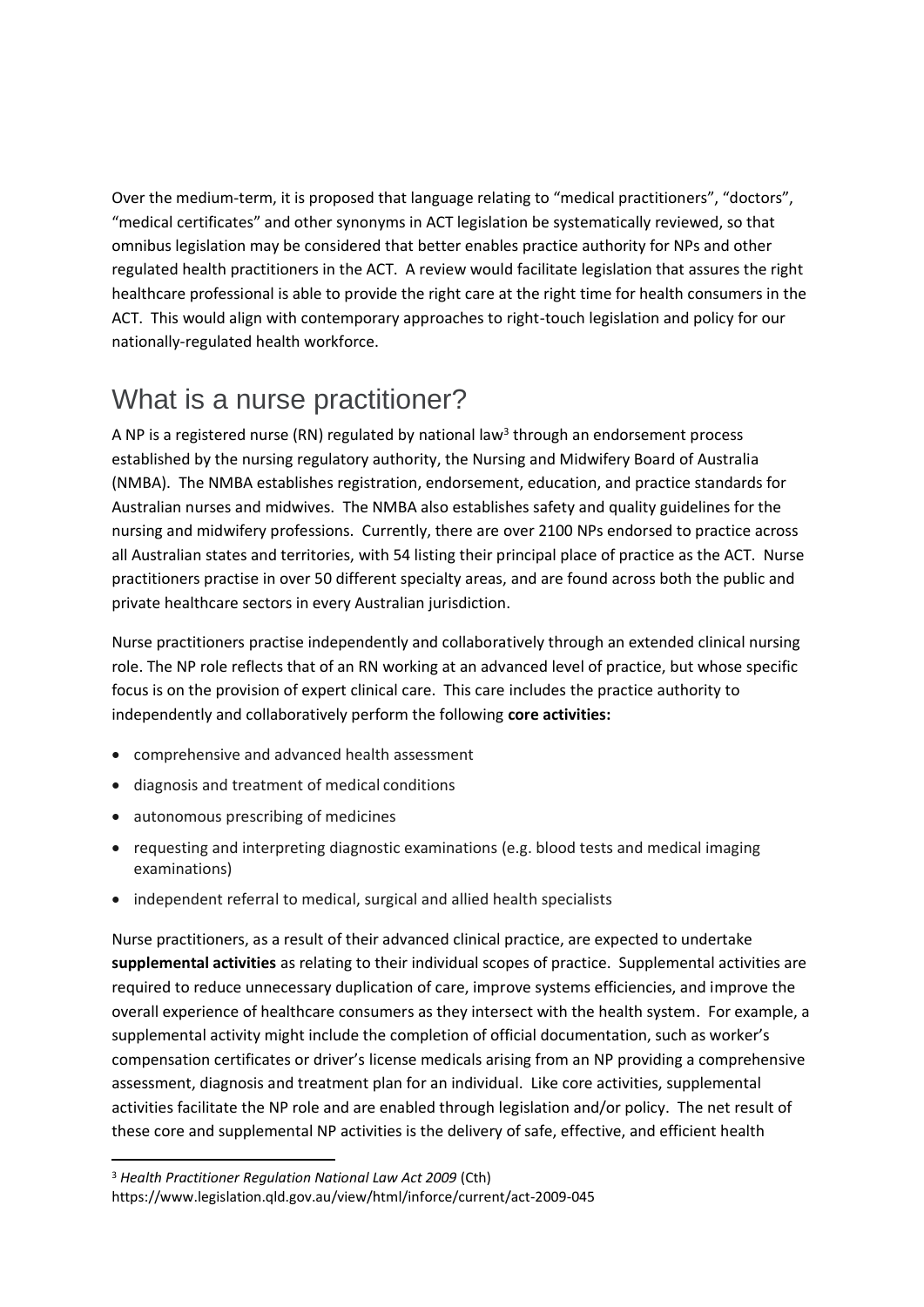services to persons who may be marginalised and/or underserved. This includes communities such as the homeless, the aged, Aboriginal and Torres Strait Islanders, refugees and those living in rural and remote areas.

## The ACT nurse practitioner workforce

The ACT CNMO recently examined the ACT NP workforce and their practice requirements. It identified that ACT NPs do not have the practice authority to perform core and/or supplemental activities required of their employed roles. This has resulted in significant unintended safety and quality outcomes for ACT health consumers. Inefficiencies arising from the inability of NPs to complete activities required of their roles results in increased health system expenditure. The following project reports provide greater detail:

- Results from the Australian Capital Territory (ACT) Nurse Practitioner Workforce and Employer Survey
- Outcome Evaluation on Nurse Practitioner Policy and Legislation in the Australian Capital **Territory**

Nurse practitioners in the ACT operate within robust governance frameworks that align an individual's clinical scope of practice with their employed roles. To improve the effective use of the ACT NP workforce, legislative authorisations are needed to enable core and supplemental activities that are within the scope of practice of individual NPs. These authorisations aim to reduce poor patient outcomes, unnecessary duplication of care, out-of-pocket patient costs, strain on public health services, and improve the clinical efficiency of the NP workforce.

#### Consultation questions

We invite you to provide feedback, with particular focus on the following areas:

*(NOTE: ALL questions relate to NP practice authority. The core and supplemental activities highlighted below do not necessarily relate to an individual NP's scope of practice. Scope of practice is determined by NP competence, their employed role, and supporting governance frameworks.)*

- 1. What benefits and/or issues would you envision if NPs had the *practice authority* to prescribe medicines for medical terminations of pregnancy (MToP) in the ACT before nine weeks' gestation?
- 2. What additional information, resources and/or restrictions to practice (if any) would be required to safely and effectively facilitate MToP practice authority for NPs in the ACT?
- 3. What benefits and/or issues would you envision if NPs had the *practice authority* to conduct the following supplemental practice activities?
	- a. authorise death certificates
	- b. witness non-written health directions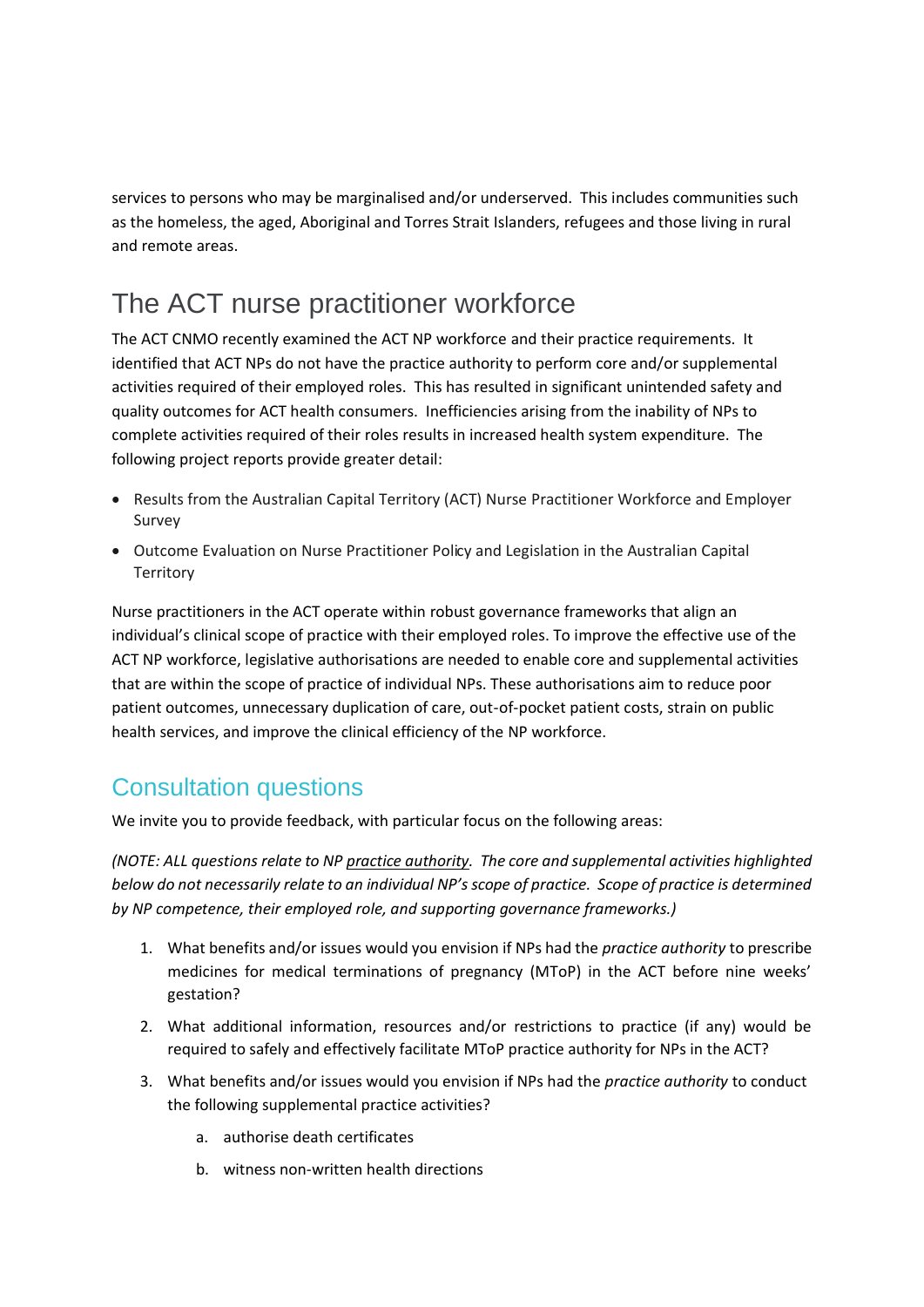- c. authorise driver's license medicals
- d. authorise workers' compensation and Comcare certificates.
- 4. What additional information, resources and/or restrictions to practice (if any) would be required to safely and effectively facilitate the practice authorities in 3(a-d) above for NPs in the ACT?
- 5. What benefits, issues and/or risks do you envision if the ACT were to explore omnibus legislation for NPs working in the ACT?

The following sections provide an overview of the consultation, as well as supporting information on the NP workforce. It then provides further information on practice authority and scope of practice issues faced by NPs working in the ACT. This information is provided to inform the reader as to the background and rationale for the consultation questions.

# Overview of the consultation

In April 2020, the ACT Office of the Chief Nursing and Midwifery Officer (CNMO) provided advice to the Minster for Health, Rachel Stephen-Smith MLA, on legislative and policy issues affecting NPs, in response to correspondence from the Australian College of Nurse Practitioners (ACNP). In response, the ACT CNMO initiated a project to better understand the current ACT NP workforce, their requirements, and the legislative and policy barriers that preclude NPs from achieving full practice authority in the ACT. The project aims to develop recommendations for legislative and policy change that ensures a "right touch" regulatory approach to the NP workforce, which maximises workforce potential and ensures sustainable NP contributions to the ACT health system.

The project has three primary phases. The first phase resulted in the completion of a workforce survey of NPs and their employers, to better understand the current issues affecting NP practice in the ACT. This phase was completed in January 2021 and the final report arising from the survey, *Results from the Australian Capital Territory (ACT) Nurse Practitioner Workforce and Employer Survey,* can be found on the [ACT Government Nurse Practitioner webpage.](https://www.health.act.gov.au/nursepractitioners)

The second phase of the project resulted in the completion of an outcome evaluation that discussed significant projects relating to NP practice, policy and legislation in the ACT since 2002. This phase was completed in early February 2021 and the final report arising from the evaluation, *Outcome Evaluation on Nurse Practitioner Policy and Legislation in the Australian Capital Territory*, can also be found on the [ACT Government Nurse Practitioner webpage.](https://www.health.act.gov.au/nursepractitioners)

The third phase of the project is this consultation process, whose insights will be used to develop final recommendations to the ACT Government. Those recommendations will relate to proposed changes to legislation that better enable NP clinical practice in the ACT.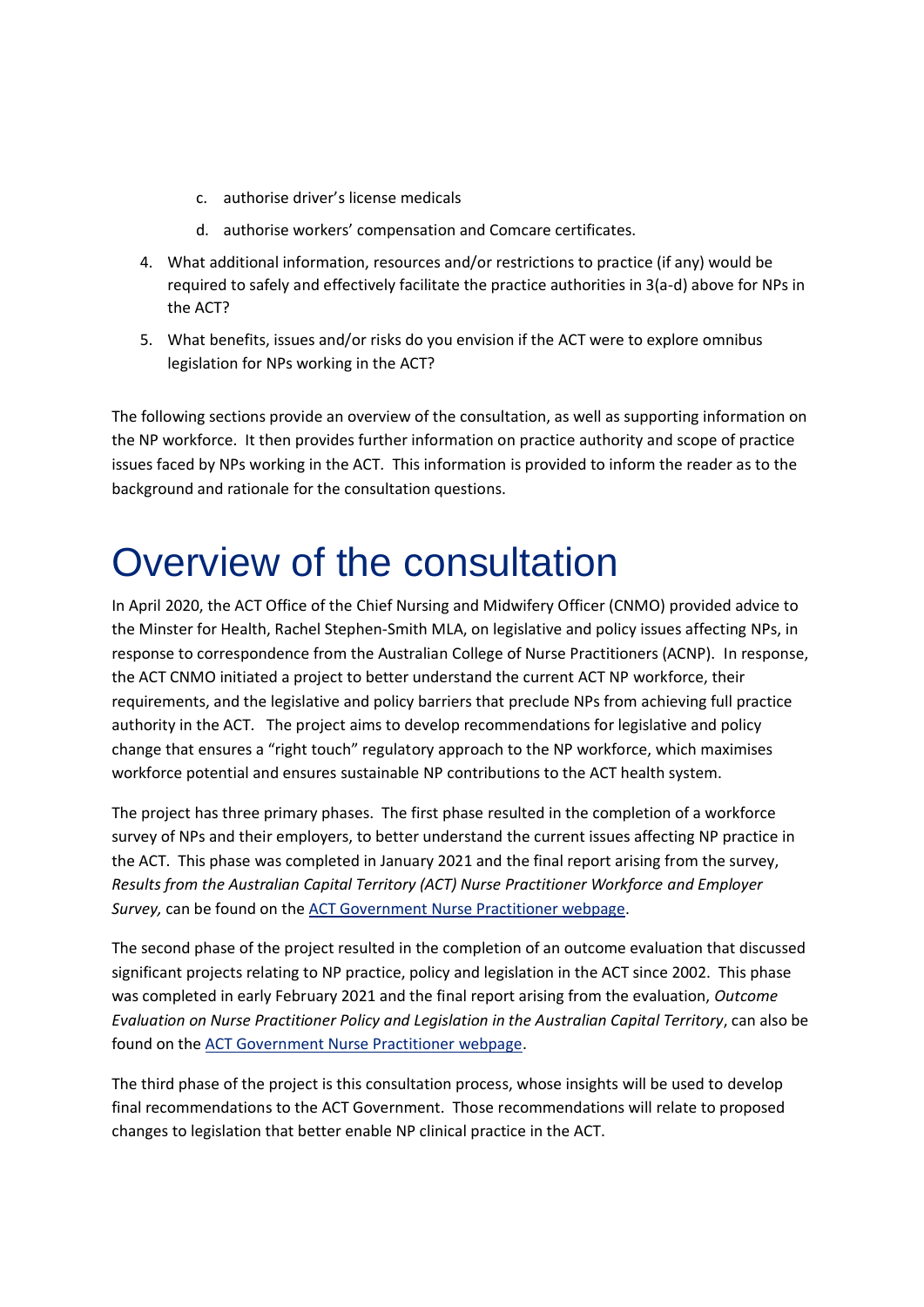### Overview of nurse practitioners

An NP is a registered nurse (RN) who has been endorsed by the Nursing and Midwifery Board of Australia (NMBA) to practise independently and collaboratively through an extended clinical nursing role<sup>4</sup>. The NP role reflects that of an RN working at an advanced level of practice<sup>5</sup>, but whose specific focus is on the provision of expert clinical care. This care includes the practice authority to independently and collaboratively perform the following *core activities*, as relevant to all nurse practitioners:

- comprehensive and advanced health assessment
- diagnosis and treatment of medical conditions
- autonomous prescribing of medicines
- requesting and interpreting diagnostic examinations (e.g. blood tests and medical imaging examinations)
- independent referral to medical and allied health practitioners

There are several key documents published or approved by the NMBA that enable the education, regulation and practice authority of NPs nationally. These include:

- [Registration Standard: Endorsement as a Nurse Practitioner \(2016\)](https://www.nursingmidwiferyboard.gov.au/Registration-and-Endorsement/Endorsements-Notations.aspx)
- [Nurse Practitioner Standards for Practice \(2021\)](https://www.nursingmidwiferyboard.gov.au/Codes-Guidelines-Statements/Professional-standards.aspx)
- [Nurse Practitioner Accreditation Standards \(2015\)](https://www.anmac.org.au/standards-and-review/nurse-practitioner)
- [Registered Nurse Standards for Practice \(2016\)](https://www.nursingmidwiferyboard.gov.au/Codes-Guidelines-Statements/Professional-standards.aspx)
- [Code of Conduct for Nurses \(2018\)](https://www.nursingmidwiferyboard.gov.au/Codes-Guidelines-Statements/Professional-standards.aspx)
- [Decision-Making Framework for Nursing and Midwifery \(2020\)](https://www.nursingmidwiferyboard.gov.au/codes-guidelines-statements/frameworks.aspx)
- [Code of Ethics for Nurses \(International Council of Nurses, 2012\)](https://www.icn.ch/sites/default/files/inline-files/2012_ICN_Codeofethicsfornurses_%20eng.pdf)
- [Safety and Quality Guidelines for Nurse Practitioners\(2016\)](https://www.nursingmidwiferyboard.gov.au/Codes-Guidelines-Statements/Codes-Guidelines/Safety-and-quality-guidelines-for-nurse-practitioners.aspx)

Australia legislated title protection for NPs in 1998<sup>6</sup>, and the first two NPs were authorised to practice in New South Wales in 2000<sup>7</sup> in the areas of rural and remote practice and emergency care. The national endorsement awarded by the NMBA identifies those RNs who have achieved additional

<sup>4</sup> Nursing and Midwifery Board of Australia. (2014). *Nurse Practitioner Standards for Practice*.

http://www.nursingmidwiferyboard.gov.au/Codes-Guidelines-Statements/Codes-Guidelines/nursepractitioner-standards-of-practice.aspx

<sup>5</sup> Nursing and Midwifery Board of Australia. (2020). *Fact sheet: Advanced nursing practice and specialty areas within nursing*. Melbourne: Australian Health Practitioner Regulation Agency.

<sup>6</sup> New South Wales Government. (1998). Nurses Amendment (Nurse Practitioners) Act (No. 102). Sydney, NSW: Commonwealth of Australia.

<sup>7</sup> Foster, J. (2010). *A History of the Early Development of the Nurse Practitioner Role in New South Wales, Australia*. (Doctor of Philosophy), University of Technology, Sydney, NSW.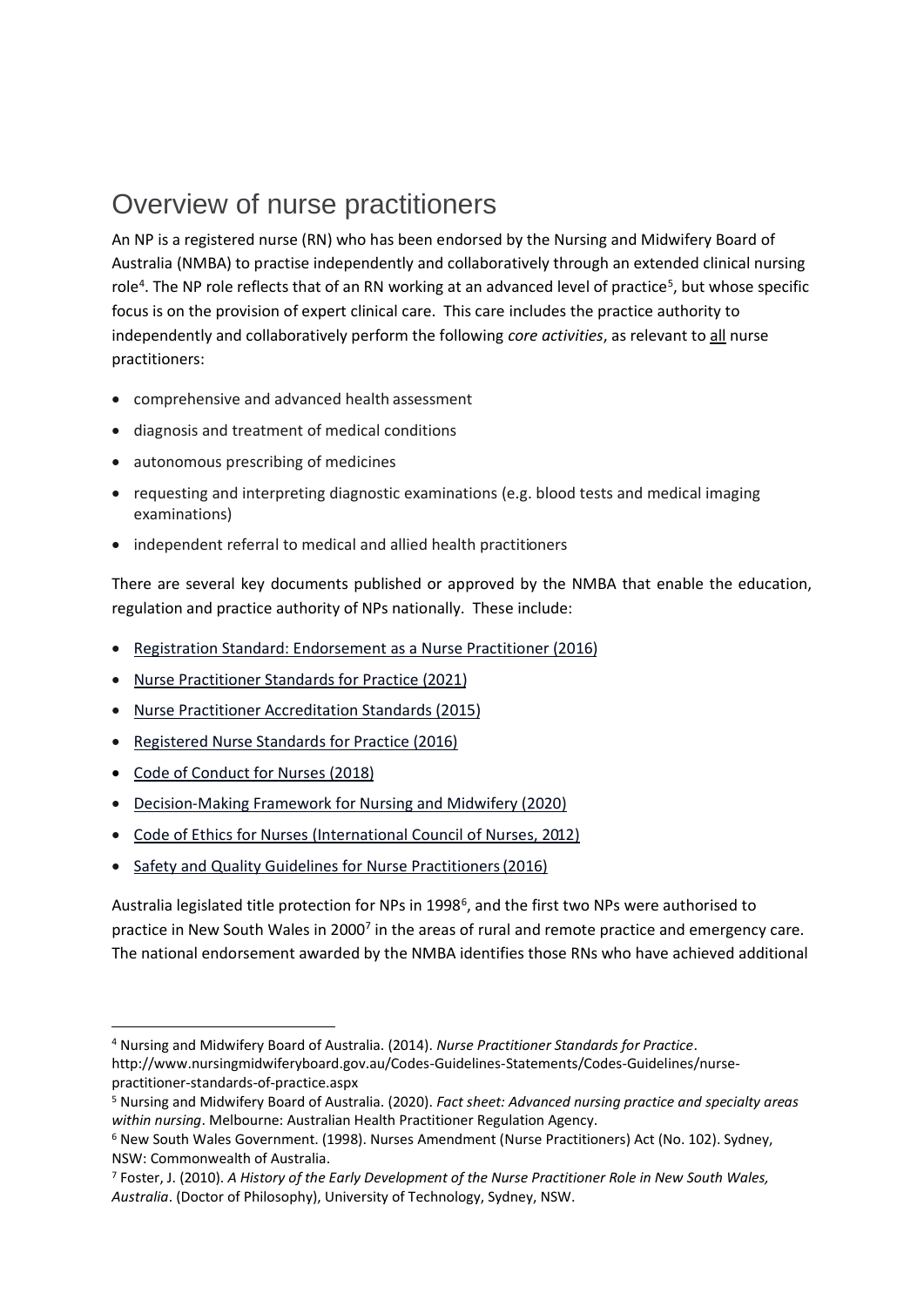qualifications, experience and specific expertise for independent practise, which meets recognised standards and guidelines.

In addition to national regulatory requirements, NPs have contextualised state and territory, as well as employer authorisation processes<sup>8</sup> that are required for clinical practice. Jurisdictional requirements have historically concerned themselves with authorisations relating to the *Medicines, Poisons, and Therapeutic Goods Acts* and *Regulations*, however named. Over the past 20 years those requirements have changed nationally to acknowledge the autonomous nature<sup>9</sup> of NP prescribing practice, as seen with medical practitioners. Currently, Tasmania is the only remaining jurisdiction that requires a separate authorisation process to allow autonomous NP prescribing<sup>10</sup>.

In the ACT, NPs were once required to undergo Territory-wide authorisation processes to not only prescribe medicines, but to comprehensively describe the individual's clinical scope of practice through "clinical practice guidelines". Those guidelines detailed which diagnostic tests the NP could request, care pathways, as well as the medical conditions they could independently manage. In addition, before an NP was authorised to practice a supporting business case was required for approval by the ACT Government or their delegate<sup>11</sup>. These authorisation requirements became increasingly problematic and burdensome as NPs and their employers actualised their roles across both the public and private health sectors, particularly in generalist areas of practice such as aged care and primary health care. A report<sup>12</sup> commissioned by the ACT Office of the CNMO highlighted the need to align NP authorisations with other Australian jurisdictions, who had "normalised" the NP role by removing legislative authorisation provisions for NPs that were above and beyond other regulated health professions. In response, legislative changes to the *Health Act 1993* were approved in 2019, which aligned authorisation requirements for NPs with other regulated health practitioners in the ACT.

Currently, there are over 2100 NPs endorsed to practice across all Australian states and territories, with 54 listing their principal place of practice as the ACT<sup>13</sup>. Nurse practitioners practise in over 50

<sup>8</sup> Australian Commission on Safety and Quality in Health Care. (2015). *Credentialing health practitioners and defining their scope of clinical practice: A guide for managers and practitioners* [Report](NSQHS Standards, Issue December). ACSQHC.

<sup>9</sup> Health Workforce Australia. (2013). *Health professionals prescribing pathway* [Report]. Health Workforce Australia.

<sup>10</sup> Department of Health. (2020). *Nurse practitioner authorisation to prescribe scheduled substances* [Guideline]. Tasmanian Government.

<sup>11</sup> Berrill, J. (2007). *Nurse practitioners in the Australian Capital Territory: The framework evaluation*. ACT Health.

<sup>12</sup> Adrian, A. (2017). *Nurse practitioners in the Australian Capital Territory in 2017: A review* [Report]. ACT Government.

<sup>13</sup> Nursing and Midwifery Board of Australia. (2020). Nurse and Midwife Registrant Data (June). Melbourne, VIC: Australian Health Practitioner Regulation Agency.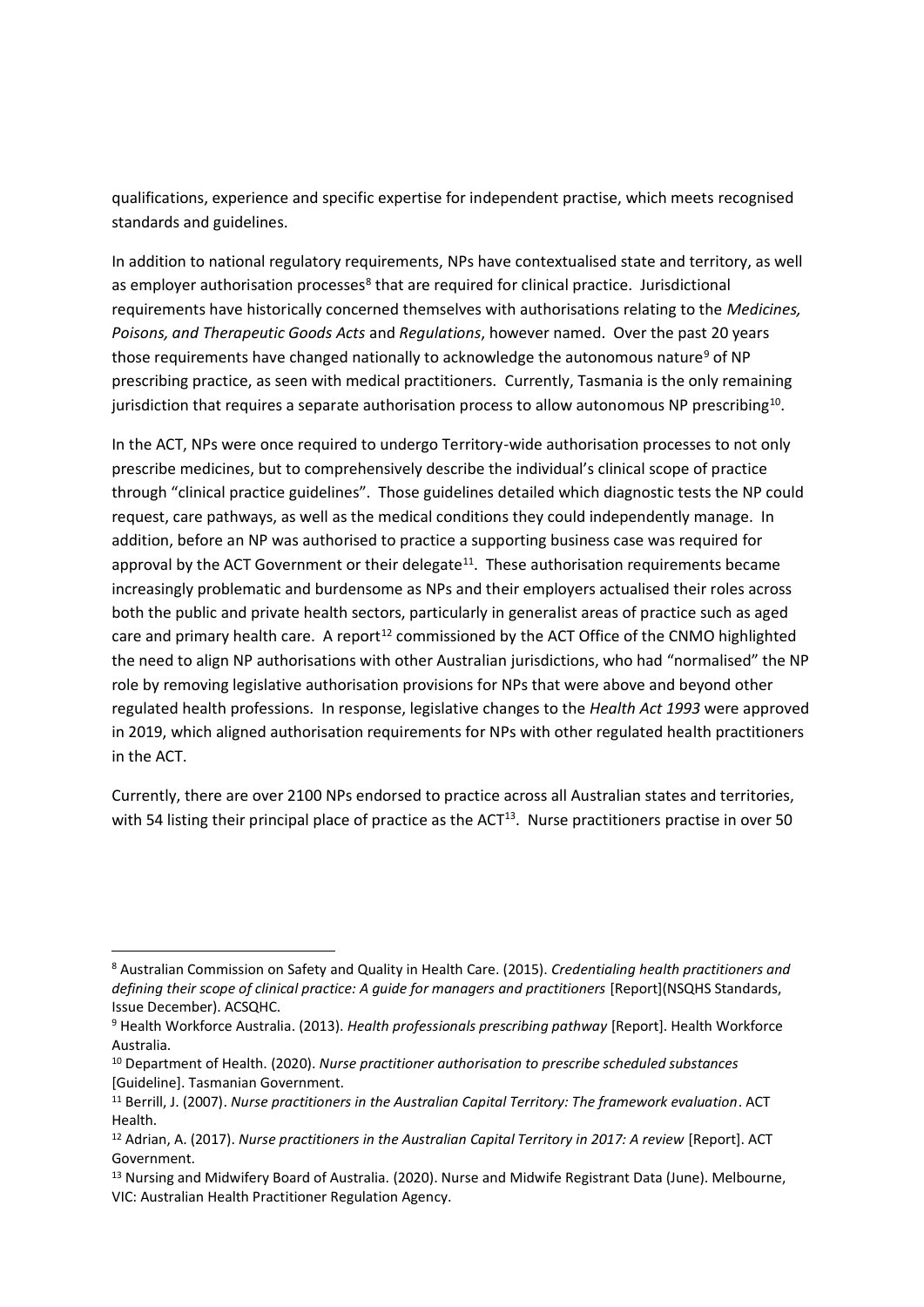different specialty areas<sup>14</sup>, and are supported by six empirically-derived metaspecialties<sup>15</sup> (*See Table* 1). The metaspecialty framework<sup>16</sup> is used by students in NP academic education programs and endorsed NPs to broadly describe and develop their individual scopes of practice.

#### *Table 1: The Australian Nurse Practitioner Metaspecialties*

## **Metaspecialties** • Primary Health Care

- Emergency and Acute Care
- Ageing and Palliative Care
- Child and Family Health
- Mental Health Care
- Chronic and Complex Care

Nurse practitioner academic programs are independently accredited<sup>17</sup> at the Master's level and are informed by capability theory, which enables NPs to evolve their practice to meet novel and dynamic population needs<sup>18</sup>. As individual NPs clinically mature in their experience and expertise, they are expected to expand their practice after endorsement using the NMBA's *Decision-Making Framework*.

### Nurse practitioners and scope of clinical practice

*Practice authority* refers to all activities a *profession* is legislatively authorised to perform, whereas *scope of practice* refers to all activities an *individual* within that profession is both legislatively authorised to perform, and competent to  $do^{19}$ . Like medical practitioners and other regulated health professionals, a nurse's individual's scope of practice is always more narrowly defined than their profession's practice authority.

<sup>14</sup> Gardner, A., Gardner, G., Coyer, F., Henderson, A., Gosby, H., & Lenson, S. (2014). *Educating Nurse Practitioners: Advanced Specialty Competence, Clinical Learning and Governance* [Report]. Australian Government. http://www.olt.gov.au/system/files/resources/ID12-2182\_Gardner\_Report\_2014.pdf <sup>15</sup> Gardner, A., Helms, C., Gardner, G., Coyer, F., & Gosby, H. (2020). Development of nurse practitioner metaspecialty clinical practice standards: A national sequential mixed methods study. *Journal of Advanced Nursing, 77*(3), 1453-1464. https://doi.org/10.1111/jan.14690

<sup>16</sup> Gardner, A., Gardner, G., Coyer, F., Gosby, H., & Helms, C. (2019). *The nurse practitioner clinical learning and teaching framework: A toolkit for students and their supervisors* [Toolkit]. CLLEVER2 Research Consortium. https://doi.org/10.6084/m9.figshare.9733682.v2

<sup>17</sup> Australian Nursing and Midwifery Accreditation Council. (2015). *Nurse practitioner accreditation standards.*  ANMAC. https://www.anmac.org.au/standards-and-review/nurse-practitioner

<sup>18</sup> Gardner, G., Dunn, S., Carryer, J., & Gardner, A. (2006, Sep-Nov). Competency and capability: imperative for nurse practitioner education. *Aust J Adv Nurs, 24*(1), 8-14. https://www.ncbi.nlm.nih.gov/pubmed/17019819 <sup>19</sup> Nurse Practitioner Schools. (2020). *Scope of Practice vs Practice Authority*. Nurse Practitioner Schools.

Retrieved 13 January from https://www.nursepractitionerschools.com/faq/scope-of-practice-vs-practiceauthority/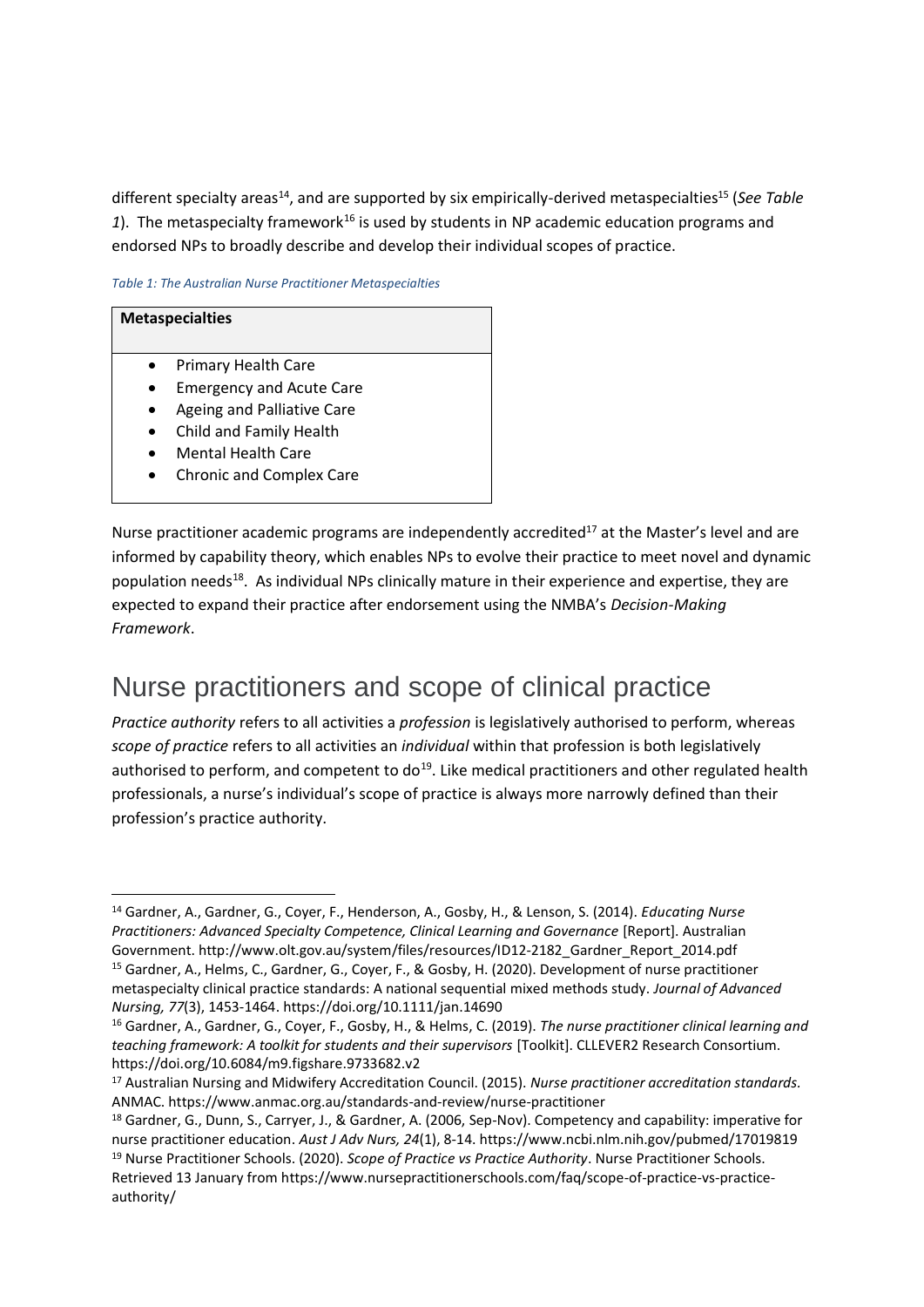An NP's scope of clinical practice involves much more than the core activities described in the preceding section. A broad definition of the NP scope of practice was established by the Australian Nursing and Midwifery Council (ANMAC)<sup>20</sup> and is summarised below:

*The scope of practice of the NP builds upon registered nurse practice enabling NPs to manage episodes of care, including wellness focused care, as a primary provider of care or in collaborative teams. As part of this care, NPs use advanced, comprehensive assessment techniques in the screening, diagnosis and treatment of client conditions by applying best available knowledge to evidence-based practice. NPs can independently request and interpret diagnostic imaging and pathology tests, prescribe therapeutic interventions including the autonomous prescription of medicines, and independently refer patients to healthcare professionals for conditions that would benefit from integrated and collaborative care. They accomplish this using skilful and empathetic communication with health care consumers and health care professionals. NPs facilitate patientcentred care through the holistic and encompassing nature of nursing. Finally, NPs evaluate care provision to enhance safety and quality within healthcare. Although clinically focused, NPs are also expected to actively participate in research, education and leadership as applied to clinical care.* 

Some NPs operate in discrete specialty areas within larger multidisciplinary care teams (e.g. a diabetes NP working within a tertiary hospital) and some may operate as primary healthcare providers serving in communities to supplement access to health services (e.g. a primary healthcare NP working in sole practice or in a regional, remote or isolated area).

An individual NP's approved clinical scope of practice is determined by their employer and the NP's individual competence<sup>21</sup>. For example, credentialing standards used by public sector employers<sup>22</sup> are commonly used by local committees to determine which medicines, interventions and diagnostic tests an employed NP is approved to prescribe, perform or request. That approval process is dependent upon the NP's employed role, and may result in differing scopes of practice for NPs working within the same specialty area and context of practice. For example, one NP working in public sector emergency department (ED) 'X' may be approved to request computed tomography (CT) scans whereas another NP in public sector ED 'Y' may be solely limited to requesting plain film x-

<sup>&</sup>lt;sup>20</sup> Australian Nursing and Midwifery Accreditation Council. (2014). Consultation Paper 2: Review of the nurse practitioner accreditation standards (p. 7). Canberra, ACT: ANMAC.

<sup>21</sup> Nursing and Midwifery Board of Australia. (2020). *Safety and quality guidelines for nurse practitioners*. Australian Health Practitioner Regulation Agency. Retrieved 19 February from

http://www.nursingmidwiferyboard.gov.au/Registration-and-Endorsement/Endorsements-Notations/Safetyand-quality-guidelines-for-nurse-practitioners.aspx

<sup>22</sup> Australian Commission on Safety and Quality in Health Care. (2015). *Credentialing health practitioners and defining their scope of clinical practice: A guide for managers and practitioners* [Report](NSQHS Standards, Issue December). ACSQHC.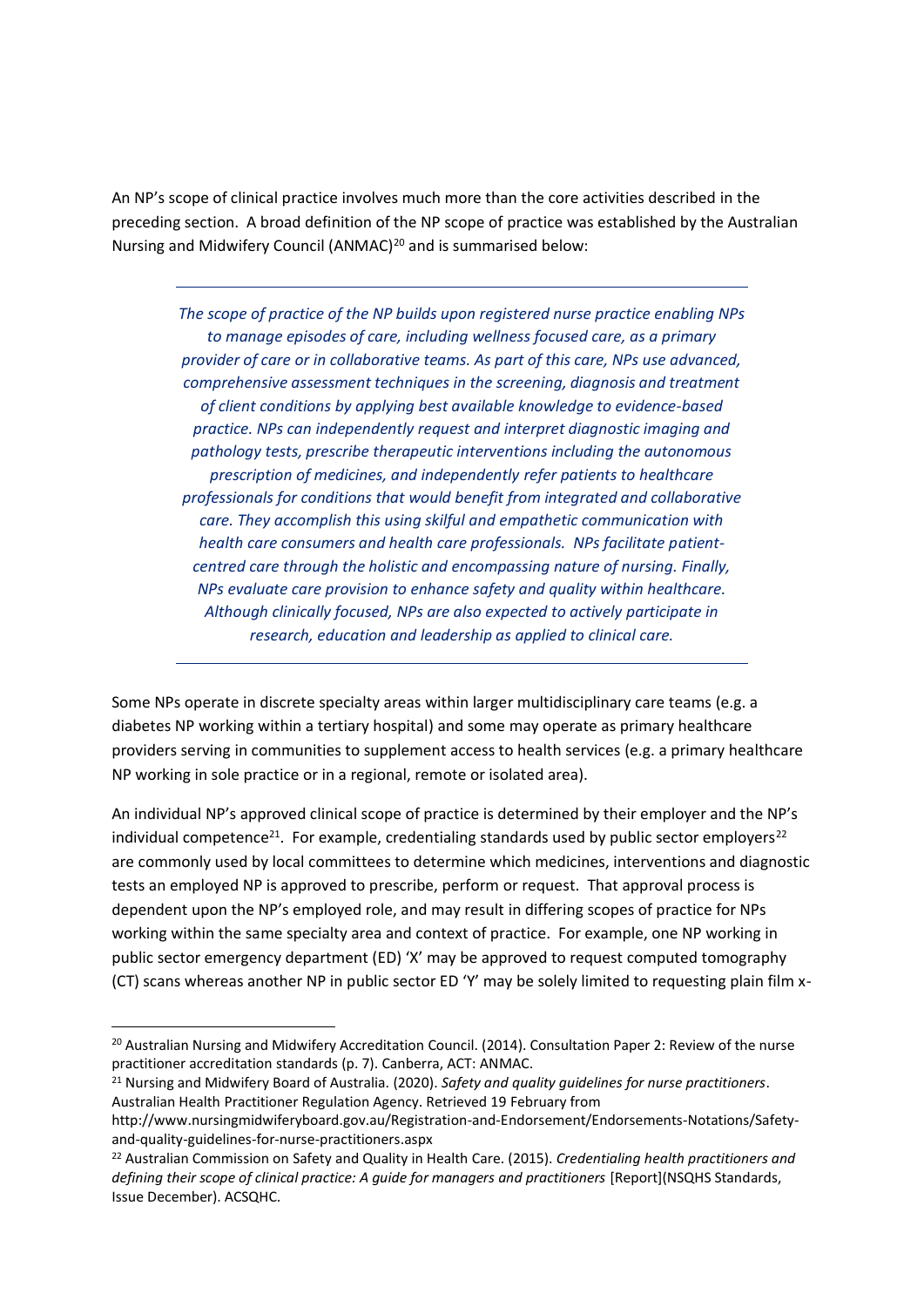rays. That is not to state NP 'Y' does not have the individual competence to safely and effectively request CT scans; it merely means their employed position does not require them to do so.

#### Financial subsidies and their impact on nurse practitioner practice authority

There is a widely held and incorrect belief that available Commonwealth patient subsidies for health care are what determines jurisdictional NP practice authority. This belief is most prevalent with available subsidies for specific diagnostic imaging tests (e.g. X-rays, ultrasounds and CT scans) and many medicines. Although these subsidies may influence how core activities are operationalised in NP clinical practice, they do not determine NP practice authority. This concept is important and relevant to this consultation, as practice authority relating to NP clinical practice has previously been limited in the ACT Legislature based upon this incorrect belief. This issue is further discussed in the section *Practice Authority to Provide a Medical Termination of Pregnancy* below. The following paragraphs in this section provide further detail on how the Medicare Benefits Scheme (MBS) and Pharmaceutical Benefits Schedule (PBS) relate to core activities that ACT NPs currently have the practice authority to perform within their individual scopes of practice.

Private sector NP clinical scope of practice is widely influenced by available patient subsidies offered by the Commonwealth for NP-directed care. For example, the MBS provides patient subsidies for professional attendances, diagnostic pathology, simple point-of-care testing, and limited diagnostic imaging tests when requested by an eligible NP in the private sector<sup>23</sup>. Many diagnostic imaging tests that are within an NP's authorised and approved scope of practice to request, such as CT scans and pelvic ultrasounds, are not subsidised by the MBS. Those tests are only subsidised when requested by a medical practitioner. This does not mean the imaging test is outside the NP's clinical scope of practice; it simply means the patient will be required to pay the full private fee for those imaging tests when requested by a NP.

Likewise, the PBS provides subsidies for limited medicines prescribed by an eligible NP, and has placed additional prescribing requirements for NPs on certain medicines before the Commonwealth will subsidise the costs of those medicines<sup>24</sup>. A lack of PBS subsidy does not preclude NPs from prescribing medicines they are authorised to prescribe. Therefore, current restrictions to the MBS and PBS mean that patients in the private community sector are required to pay the full cost for certain diagnostic imaging tests or medicines if they choose an NP as their healthcare provider. If a patient chooses to see a general practitioner, those same tests (MBS) or medicines (PBS) would be subsidised by the Commonwealth.

<sup>23</sup> Australian Government. (2018). *Eligible nurse practitioners questions and answers*. Department of Health. Retrieved 28 March from http://www.health.gov.au/internet/main/publishing.nsf/Content/midwives-nursepract-qanda-nursepract

<sup>24</sup> Australian Government. (2010). *Nurse practitioner PBS prescribing*. Department of Health. Retrieved 28 March from http://www.pbs.gov.au/browse/nurse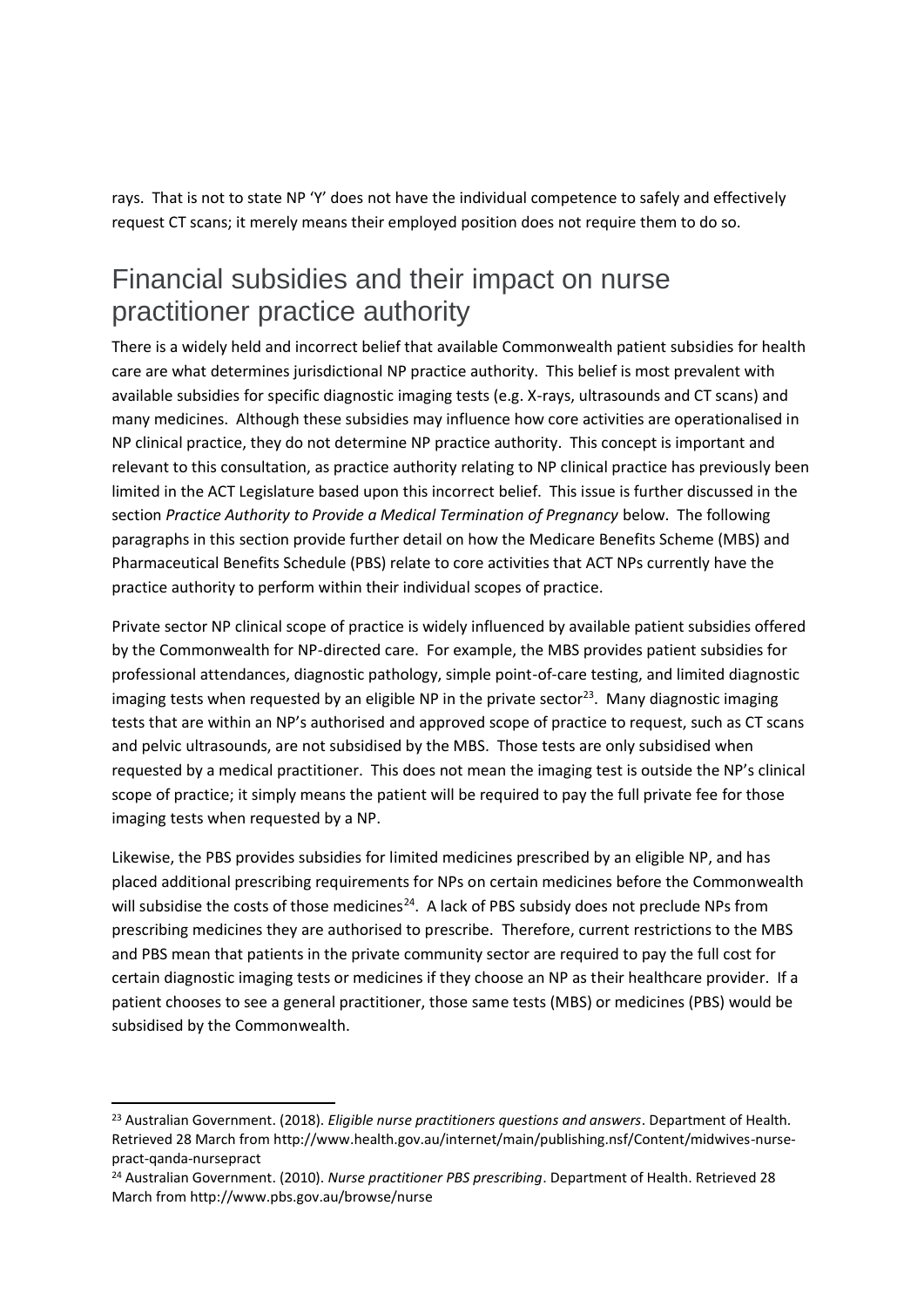These financial disparities result in patients, who choose an NP as their healthcare provider, having increased out-of-pocket costs and taking longer to achieve their safety-net thresholds<sup>25</sup>. This is somewhat of a paradox, as NPs traditionally focus their care on populations and communities that are generally marginalised, vulnerable, and/or having a lower socioeconomic status<sup>26</sup>. Therefore, current funding mechanisms for patient subsidises through the MBS and PBS may serve as a mechanism to limit the clinical scope of practice for some NPs, as they do not want to financially disadvantage their clients. However, there are many clients that are seen by NPs who do not consider financial subsidy a barrier to safe and effective care, and prefer the NP continue to treat them as indicated by best practice guidelines. Some of these issues were highlighted to the Commonwealth through the recent MBS Taskforce Review<sup>27</sup>, but recommendations to address these issues were not accepted by the Taskforce itself $^{28}$ . These recommendations are now being independently considered by the Commonwealth Minister for Health.

The private sector issues described above affect the clinical scope of practice of NPs working in the public sector, but through differing mechanisms. For example, the recent *Results from the Australian Capital Territory (ACT) Nurse Practitioner Workforce and Employer Survey* (2021) report highlighted concerns that many NPs in the ACT public sector are unable to prescribe subsidised medicines, initiate referrals to medical specialists, or request subsidised diagnostic tests in community-based settings. These limitations have severely limited the clinical scope of practice of NPs in the ACT, despite having the practice authority to perform such activities. These restrictions on clinical scope of practice are not related to NP authority or competency, but because of public hospital policies that are primarily designed to support medical practitioners, which do not account for NP clinical practice in the public sector. These issues are also compounded by current funding arrangements between the Commonwealth and Territory for publicly-subsided medicines<sup>29</sup>, whether public hospitals make use of existing funding mechanisms for NP services through Tier 2 Non-Admitted Services<sup>30</sup>, and policies that support how individual public hospitals pay for diagnostic

<sup>25</sup> Australian Government. (2021). *Medicare safety nets.* Services Australia. Retrieved 19 February from https://www.servicesaustralia.gov.au/individuals/services/medicare/medicare-safety-nets

<sup>&</sup>lt;sup>26</sup> Fiandt, K., Doeschot, C., Lanning, J., & Latzke, L. (2010, Sep). Characteristics of risk in patients of nurse practitioner safety net practices*. J Am Acad Nurse Pract, 22*(9), 474-479. https://doi.org/10.1111/j.1745- 7599.2010.00536.x

<sup>27</sup> Nurse Practitioner Reference Group. (2018). *Report from the Nurse Practitioner Reference Group to the Medicare Benefits Schedule Review Taskforce* [Report]. Australian Government.

https://www1.health.gov.au/internet/main/publishing.nsf/content/BEB6C6D36DE56438CA258397000F4898/\$ File/NPRG%20Final%20Report%20-%20v2.pdf

<sup>28</sup> Medicare Benefits Schedule Review Taskforce. (2020). *Taskforce findings - Nurse practitioner reference group report* [Report]. Australian Government. https://www.health.gov.au/resources/publications/taskforcefindings-nurse-practitioner-reference-group-report

<sup>29</sup> Australian Healthcare Associates. (2017). *PBS Pharmaceuticals in Hospitals Review* [Report]. Australian Commonwealth Department of Health. https://www.pbs.gov.au/reviews/pbs-pharmaceuticals-in-hospitalsreview-files/PBS-Pharmaceuticals-in-Hospitals-Review.pdf

<sup>30</sup> Independent Hospital Pricing Authority. (2020). *Tier 2 non-admitted services classification*. Accessed 26 February from https://www.ihpa.gov.au/what-we-do/tier-2-non-admitted-care-services-classification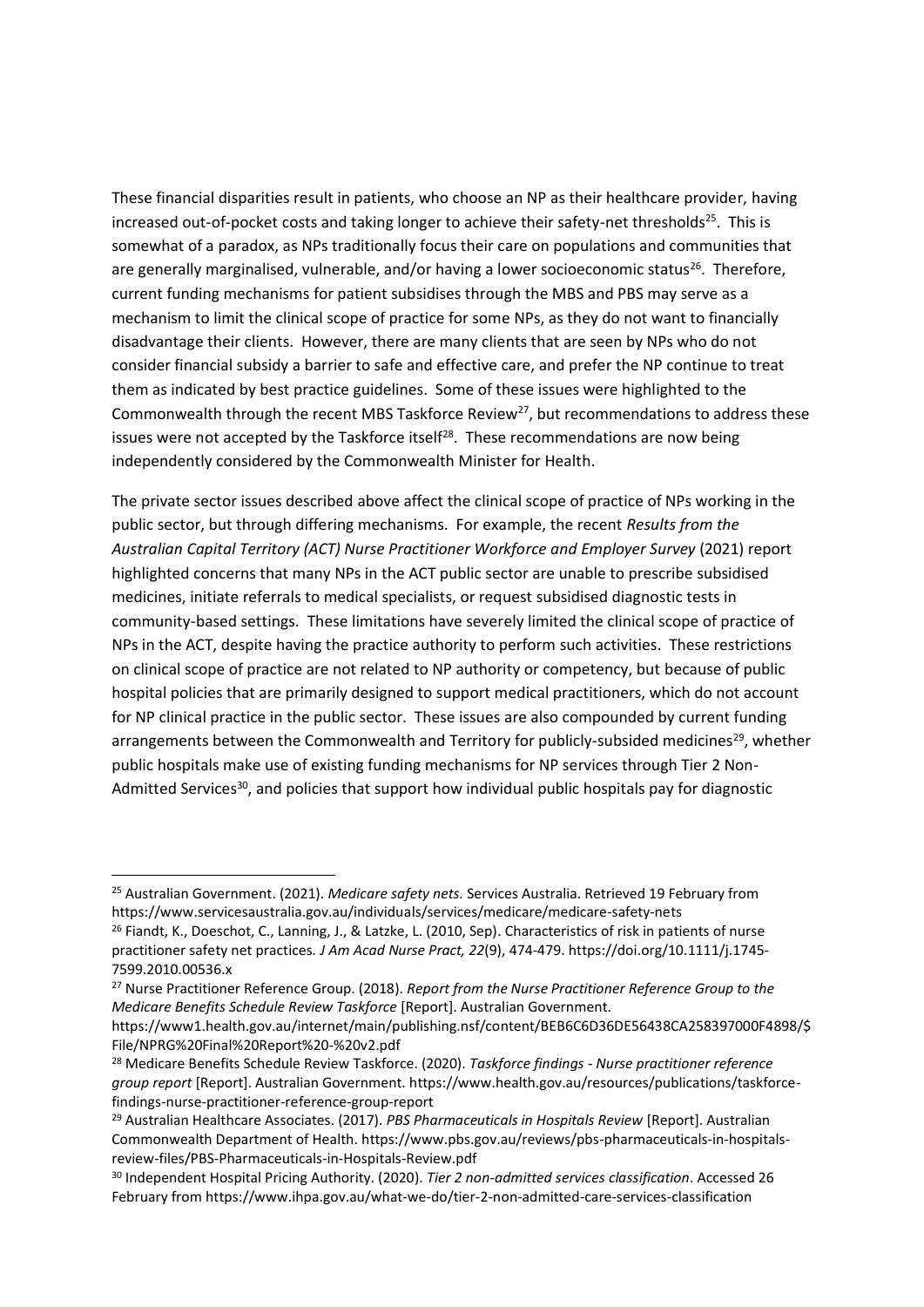testing requested by clinicians through "request and refer" numbers $^{31}$ . In sum, the current clinical efficiency of the publicly employed NP workforce in the ACT is not reflective of its true capacity, because they do not have access to sufficient funding and policy mechanisms that enable core activities required for their clinical scope of practice.

### Practice authority for core nurse practitioner activities

With respects to contextualised ACT legislation, NPs have full practice authority to conduct all previously described core activities. Key relevant legislation that enables those core activities are:

- *Health Practitioner Regulation National Law (ACT) 2010*
- *Medicines, Poisons and Therapeutic Goods Act 2008*
- *Health Act 1993*
- *Radiation Protection Act 2006*

However, practice authority is limited as relating to two core activities required for NP clinical practice in the ACT. The first relates to the ability of NPs to freely request diagnostic imaging examinations that are relevant to their individual clinical scopes of practice. The other limitation relates to the ability of NPs and other prescribers to prescribe certain medicines in the ACT.

In the NMBA's *[Nurse Practitioner Standards for Practice](https://www.nursingmidwiferyboard.gov.au/Codes-Guidelines-Statements/Professional-standards/nurse-practitioner-standards-of-practice.aspx)* it is clear that an NP may request and/or interpret *any* diagnostic imaging test within their individual scope of practice. Provisions within the *Radiation Protection Act 2006* give NPs, as well as other regulated health practitioners, the practice authority to request diagnostic imaging test within their individual clinical scope of practice. However, the *Radiation Protection Act 2006* pt III div 3.1 stipulates that a person dealing with a regulated radiation source must take "reasonable steps" to ensure that a patient does not receive excessive exposure to ionising radiation. The division specifies this responsibility is not held by the practitioner dealing with radiation if the test has been requested by a *doctor*. The legislation is silent on other health practitioners who currently regularly request diagnostic imaging tests in the ACT, such as NPs, physiotherapists and other allied health practitioners. This has therefore raised concern with health professionals who deal with ionising radiation, as medico-legal responsibility for the consequences of ionising radiation exposure when requested by non-doctors is blurred. This has resulted in some radiologists refusing requests for diagnostic imaging when requested by NPs who are working within their individual scopes of practice. Steps to address this concern are on the forward agenda for the ACT Legislative assembly in 2021-22.

With respects to the core activity of prescribing medicines, ACT legislation currently precludes NPs and other authorised prescribers from prescribing certain medicines in the ACT. For example, the *Medicines, Poisons and Therapeutic Goods Regulations 2008* limits the prescribing of certain medicines to medical specialists under Schedule 3, Appendix D. This includes the prescribing of

<sup>31</sup> Centre for International Economics. (2013). *Responsive patient centred care: the economic value and potential of Nurse Practitioners in Australia* [Report]. Australian College of Nurse Practitioners.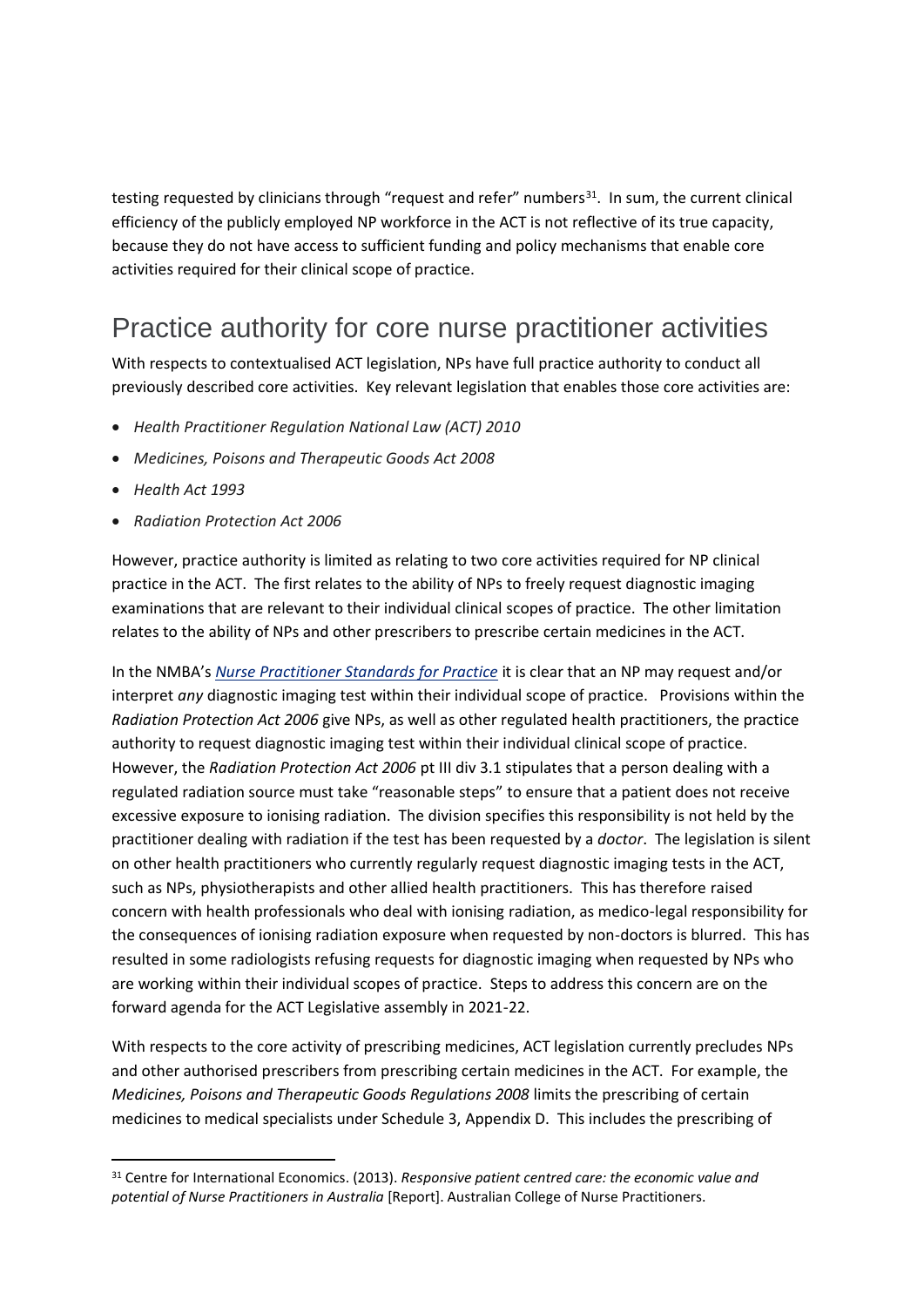specialist medicines for discrete medical conditions, such as oral isotrentoin for the treatment of severe cystic acne or clozapine for treatment-resistant schizophrenia. In addition, the *Medicines, Poisons and Therapeutic Goods (Category Approval) Determination 2021* limits the prescribing of controlled medicines in specific circumstances, and for certain categories of patients for all prescribers in the ACT (*See Table 2*).

| <b>Controlled</b><br>Medicines <sup>1</sup> | Patient Categories <sup>1</sup>                                                                                                                                                                                                                                                                                                                                                                                                                                                                                                                                                 |  |
|---------------------------------------------|---------------------------------------------------------------------------------------------------------------------------------------------------------------------------------------------------------------------------------------------------------------------------------------------------------------------------------------------------------------------------------------------------------------------------------------------------------------------------------------------------------------------------------------------------------------------------------|--|
|                                             |                                                                                                                                                                                                                                                                                                                                                                                                                                                                                                                                                                                 |  |
| Morphine                                    | Controlled medicine to treat a person with chronic (non-cancer) pain                                                                                                                                                                                                                                                                                                                                                                                                                                                                                                            |  |
| Hydromorphone                               | Controlled medicine to treat a person with active malignancy or life limiting disease                                                                                                                                                                                                                                                                                                                                                                                                                                                                                           |  |
| Tapentadol                                  | Controlled medicine to treat a person with drug-dependency                                                                                                                                                                                                                                                                                                                                                                                                                                                                                                                      |  |
| Buprenorphine                               | Controlled medicine to treat a person with a licensed indication or severe insomnia                                                                                                                                                                                                                                                                                                                                                                                                                                                                                             |  |
| Fentanyl                                    | Psychostimulants for Attention Deficit Hyperactivity Disorder                                                                                                                                                                                                                                                                                                                                                                                                                                                                                                                   |  |
| Oxycodone                                   | Psychostimulants for Binge Eating Disorder                                                                                                                                                                                                                                                                                                                                                                                                                                                                                                                                      |  |
| Methadone                                   | <b>Psychostimulants for Narcolepsy</b>                                                                                                                                                                                                                                                                                                                                                                                                                                                                                                                                          |  |
| Alprazolam                                  | 1. A nurse practitioner working within their approved scope of practice can prescribe any of these<br>controlled medicines, within the category limitations established by the Medicines, Poisons, and<br>Therapeutic Goods (Category Approval) Determination 2021. In most instances prescribing is facilitated<br>if there is an ATRG indication, and there is documented support by a medical specialist, drug and alcohol<br>nurse practitioner and/or palliative care nurse practitioner. Refer to the Controlled Medicines<br>Prescribing Standards for more information. |  |
| Flunitrazepam                               |                                                                                                                                                                                                                                                                                                                                                                                                                                                                                                                                                                                 |  |
| Dexamfetamine                               |                                                                                                                                                                                                                                                                                                                                                                                                                                                                                                                                                                                 |  |
| Lisdexamphetamine                           |                                                                                                                                                                                                                                                                                                                                                                                                                                                                                                                                                                                 |  |
| Methylphenidate                             |                                                                                                                                                                                                                                                                                                                                                                                                                                                                                                                                                                                 |  |
| Medical cannabis                            |                                                                                                                                                                                                                                                                                                                                                                                                                                                                                                                                                                                 |  |
| Sodium Oxybate                              |                                                                                                                                                                                                                                                                                                                                                                                                                                                                                                                                                                                 |  |

*Table 2: Controlled Medicines and Categories Requiring Approval through Controlled Medicines Prescribing Standards*

For example, the determination specifically authorises "palliative care nurse practitioners" and "drug and alcohol nurse practitioners" as prescribers who can prescribe controlled medicines for the treatment of drug-dependent persons with active malignancy or life-limiting disease.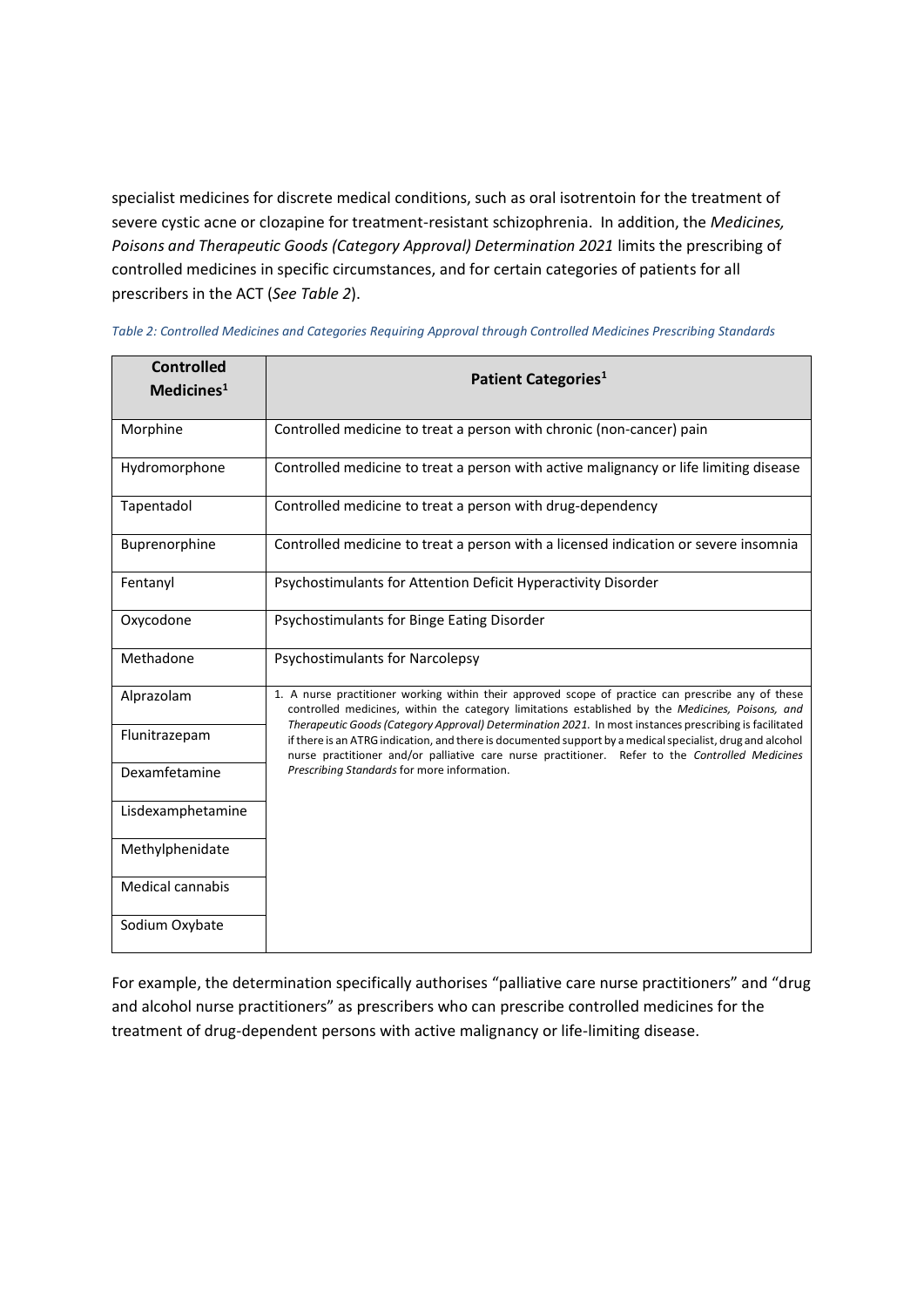#### Practice authority to provide a medical termination of pregnancy

Currently, Part 6 of the *Health Act 1993* (ACT) precludes NPs from prescribing an abortifacient for the purposes of inducing a medical (non-surgical) termination of pregnancy (MToP) before nine weeks' gestation. In 2018, the *Health (Improved Abortion Access) Amendment Bill* was debated in the ACT Legislative Assembly. The original bill intended to improve access to MToP by including NPs with medical practitioners as authorised prescribers of the medicine that induces MToP. However, after debate in the Assembly<sup>32</sup> NPs were eventually excluded from the Bill based upon the incorrect conclusion that MToP was outside the scope of practice of NPs because they could not perform the required care without MBS or PBS subsidies. In addition, it was recognised that a separate approval process would be required by the Therapeutic Goods Administration (TGA) before NPs were authorised to prescribe the required medicine.

A recent ACT NP workforce survey<sup>33</sup> identified that a lack of access to MToP in an eligible patient resulted in significant costs for an at-risk woman, even though the NP had the competence and supporting governance frameworks to prescribe the medicine. This particular issue is further complicated by the fact the company approved to supply the medicine to induce MToP has an approved Risk Management Plan (RMP) with the TGA. The current RMP asserts that only medical practitioners can undertake the requisite training before being authorised to prescribe the product<sup>34</sup>. The TGA itself does not regulate scope of clinical practice for regulated health practitioners. Changes to the *Health Act 1993* (ACT) would first be required before the RMP could be updated<sup>35</sup>, and allow for NPs working within their scope of practice to prescribe this medicine.

Currently, no Australian jurisdiction has practice authority legislation that allows NPs working within their scope of practice to provide MToP before nine weeks' gestation<sup>36</sup>. Only medical practitioners, such as general practitioners and other medical specialists may provide MToP in Australia. Importantly, evidence to date in several international jurisdictions suggests that appropriately

<sup>32</sup> ACT Government, *Parliamentary Debates,* Legislative Assembly*,* 19 Septmeber 2018, 3.20.00 (Caroline LeCouteur, Member for Murrumbidgee) https://aod.parliament.act.gov.au/A73140

<sup>33</sup> Helms, C. (2021). Results from the Australian Capital Territory (ACT) *Nurse Practitioner Workforce and Employer Survey* [Report]. ACT Government.

<sup>34</sup> Therapeutic Goods Administration. (2012). *Registration of medicines for the medical termination of early pregnancy.* Retrieved 26 February 2021 from https://www.tga.gov.au/registration-medicines-medicaltermination-early-pregnancy

<sup>35</sup> Therapeutic Goods Administration. (2019). *Risk management plans for medicines and biologicals: Australian requirements and recommendations.* Retrieved 17 March 2021 from https://www.tga.gov.au/bookpage/what-rmp

<sup>36</sup> Marie Stopes Australia. (2020). *Nurse-led medical termination of preganncy in Australia* [Legislative Scan]. Marie Stopes International.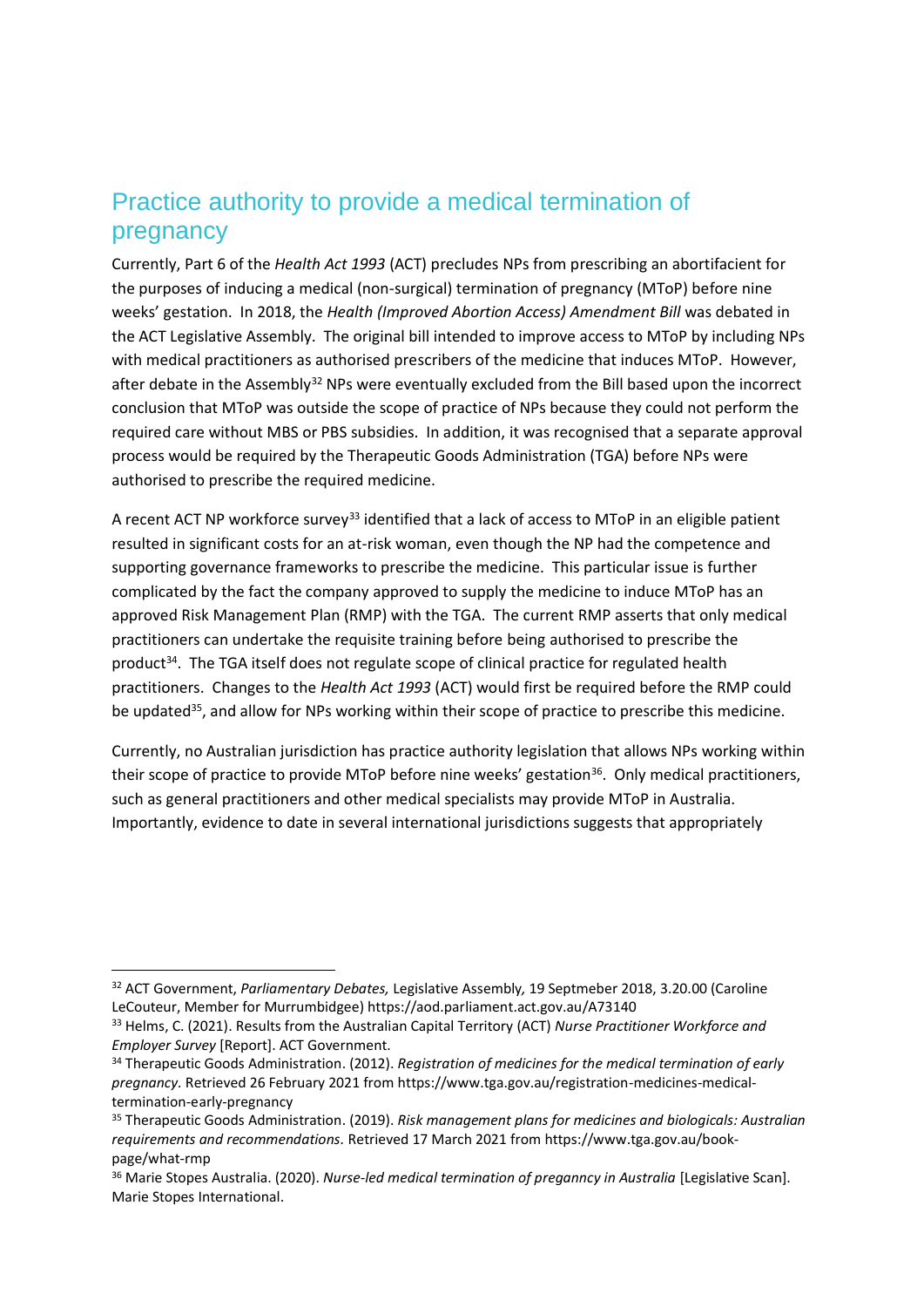trained and supported NPs can safely and effectively provide MToP<sup>37,38,39</sup>. This has been recognised in New Zealand, where educational and regulatory standards closely approximate those of Australian NPs. Legislation in New Zealand has recently passed that allows NPs working within their scope of practice to provide MToP $40$ . It is perhaps timely to consider revisiting this practice authority for NPs in the ACT, to better support transferable skills and expertise that aligns with the intent of the *Trans-Tasman Mutual Recognition Act 1997* (Commonwealth).

Other legislative barriers relating to core NP practice activities in the ACT do not appear to be currently causing a significant effect on NP clinical practice. For example, the *Controlled Sports Act 2019* requires that pre-event medical clearances only be performed by a medical practitioner. Nurse practitioners can independently assess and diagnose any medical condition within their scope of practice. In fact, the *Public Health Act 1997, Sex Work Act 1992,* and *Road Transport (General) Act 1999* specifically place the same level of responsibility and accountability arising from assessment and diagnosis of medical conditions on NPs as medical practitioners. However, results from the ACT NP workforce survey did not indicate comprehensive assessment and diagnosis relating to the *Controlled Sports Act 2019* was an immediate problem affecting the ability of NPs to undertake core activities required of their roles. This is likely because no ACT NPs were working with populations requiring assessment in accordance with the *Controlled Sports Act 2019.*

#### Consultation questions

An appropriately trained and authorised NP working within their individual scope of practice could safely and effectively provide MToP before nine weeks' gestation. They would be able to perform this activity irrespective of available subsidies through the MBS or PBS. However, NPs currently do not have the *practice authority* to provide MToP in the ACT.

Practice authority requires a change to the *Health Act 1993* (ACT) to include NPs with medical practitioners as authorised prescribers of medicines to induce a MToP in the ACT. An amendment to the RMP registered with the TGA would then be required to include ACT NPs as being eligible to undertake any required training to prescribe the required medicine.

1. What benefits and/or issues would you envision if NPs had the practice authority to prescribe medicines for medical terminations of pregnancy (MToP) in the ACT before nine weeks' gestation?

<sup>37</sup> Yarnall, J., Swica, Y., & Winikoff, B. (2009). Non-physician clinicians can safely provide first trimester medical abortion. *Reproductive Health Matters, 17*(33), 61-69. https://doi.org/10.1016/S0968-8080(09)33445-X <sup>38</sup> National Academies of Sciences. (2018). *The Safety and Quality of Abortion Care in the United States*. National Academies Press. https://www.ncbi.nlm.nih.gov/books/NBK507233/

<sup>&</sup>lt;sup>39</sup> Mainey, L., O'Mullan, C., Reid-Searl, K., Taylor, A., & Baird, K. (2020). The role of nurses and midwives in the provision of abortion care: A scoping review. *Journal of Clinical Nursing, 29*(9-10), 1513-1526. https://doi.org/https://doi.org/10.1111/jocn.15218

<sup>40</sup> New Zealand Parliament. (2021). Abortion Legislation Bill. https://www.parliament.nz/en/pb/bills-andlaws/bills-proposed-laws/document/BILL\_89814/abortion-legislation-

bill?fbclid=IwAR2DLd5xKgkJzh14KcdYViwGGqVII1Mkyi4GpIMJbHupvhw4B2G0EVxVALw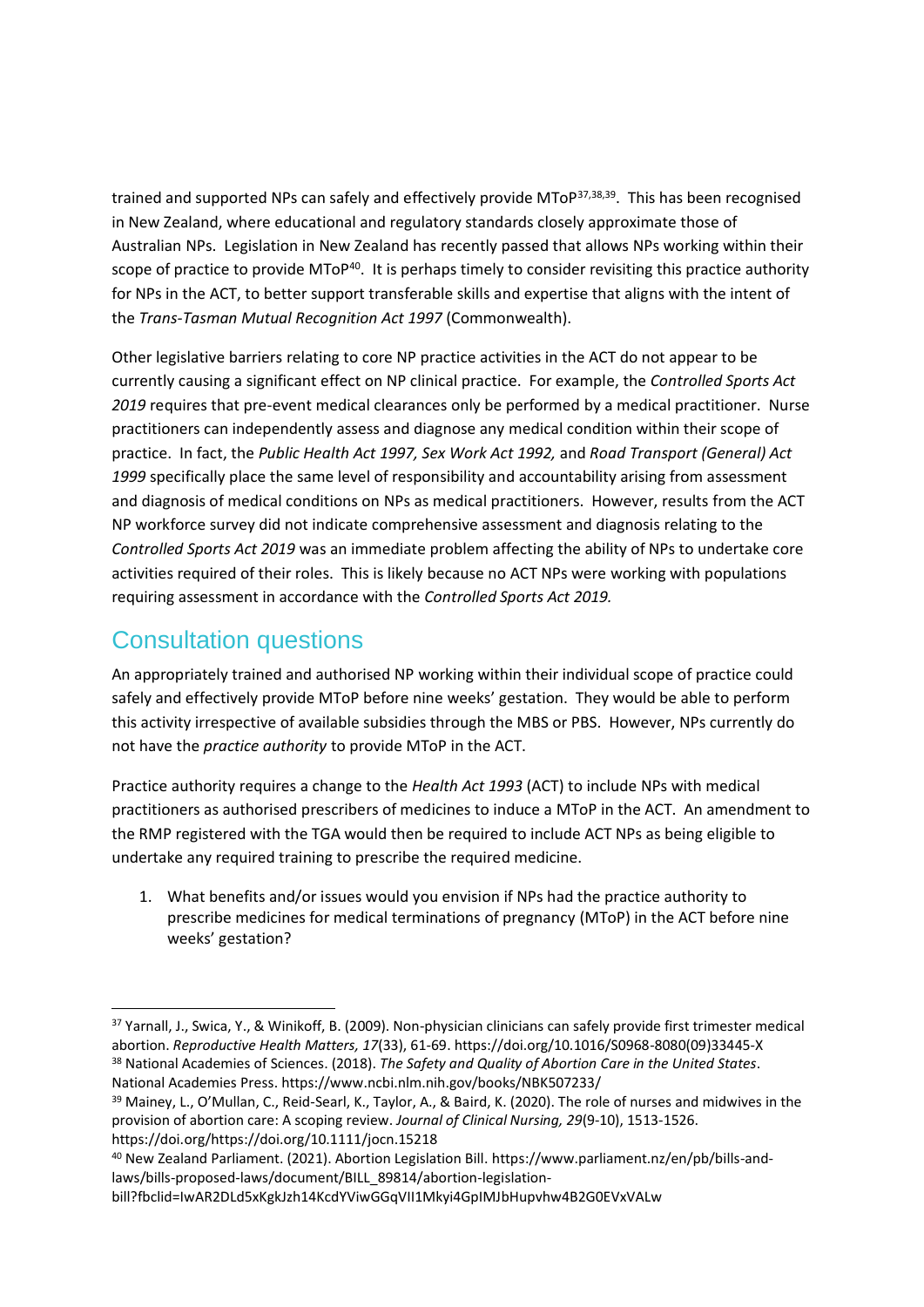2. What additional information, resources and/or restrictions to practice (if any) would be required to safely and effectively facilitate MToP practice authority for NPs in the ACT?

### Practice authority for supplemental nurse practitioner activities

Nurse practitioners, as a result of their advanced clinical practice, are expected to undertake *supplemental activities* as relating to their individual scopes of practice. Supplemental activities are required to reduce unnecessary duplication of care, improve systems efficiencies, and improve the overall experience of healthcare consumers as they intersect with the health system.

Supplemental activities include the completion of required documentation arising as a result of an NP providing a complete episode of care. Like core activities (e.g. prescribing medicines, requesting diagnostic tests, etc.), supplemental activities facilitate the NP role and are enabled through legislation and/or policy. For example, as a result of assessing, diagnosing and providing therapeutic interventions for an illness that requires an absence from work, NPs in the ACT will commonly issue a 'sick certificate' that serves the purpose of a statutory declaration<sup>41</sup> for the patient's employer. The reason why NPs cannot provide a 'medical certificate' in this instance is because operational definitions in the *Fair Work Act 2009* (Commonwealth) and *Workers Compensation Act 1951* (ACT) require that 'medical certificates' only be written by a registered medical practitioner. If an NP were to provide a 'medical certificate' it would amount to 'holding out', which is an offence under sections 116 and 118 of the *Health Practitioner Regulation National Law 2010* (Commonwealth).

The aforementioned NP employer and workforce survey<sup>42</sup> demonstrated that NPs currently work in diverse areas of practice across the ACT. The survey suggested that legislative authorisations are needed for supplemental activities that are within the scope of practice for individual NPs, in order to reduce poor patient outcomes, unnecessary duplication of care, out-of-pocket patient costs, strain on public health services, and improve the clinical efficiency of the NP workforce. Such authorisations would provide NPs with the appropriate practice authority, but not necessarily be within the scope of practice of individual NPs. Table 3 below outlines the supplemental activities requiring legislative authorisation that significantly impact upon the current ACT NP workforce:

<sup>41</sup> Australian Government. (2021). Statutory declarations. Attorney-General's Department. Retrieved 26 February from https://www.ag.gov.au/legal-system/statutory-declarations

<sup>42</sup> Helms, C. (2021). *Results from the Australian Capital Territory (ACT) Nurse Practitioner Workforce and Employer Survey* [Report]. ACT Government.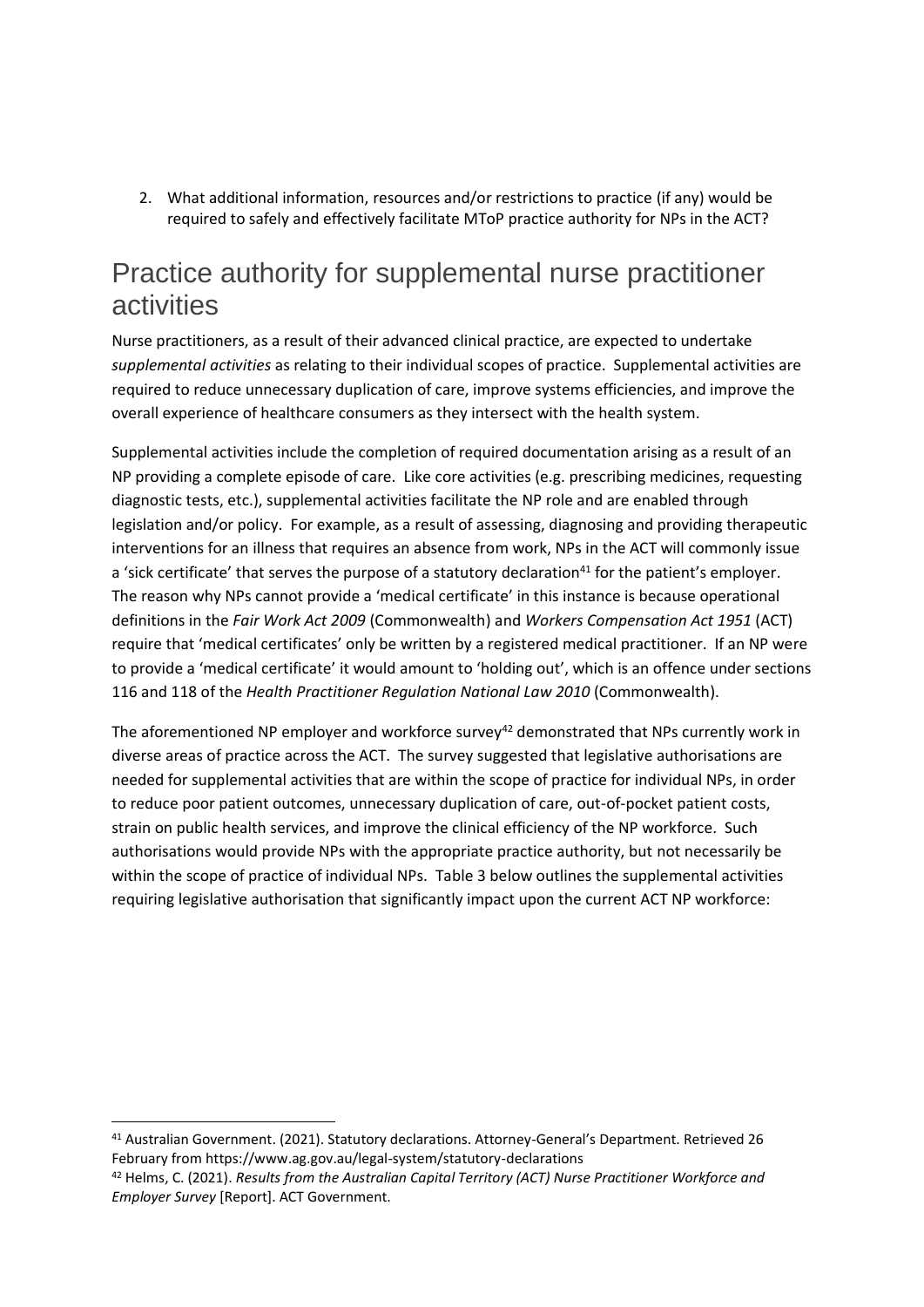| Supplemental activity                                            | <b>Relevant legislation</b>                                                                                                                                                                                             | Supporting frameworks for clinical practice                                                                                                                                                                                                                                                                                                                                                                      |
|------------------------------------------------------------------|-------------------------------------------------------------------------------------------------------------------------------------------------------------------------------------------------------------------------|------------------------------------------------------------------------------------------------------------------------------------------------------------------------------------------------------------------------------------------------------------------------------------------------------------------------------------------------------------------------------------------------------------------|
| Authorising death<br>certificates <sup>43</sup>                  | • Births, Deaths and Marriages<br>Registration Act 1997 and<br>Regulations<br>• Cemeteries and Crematoria Act<br>2003 and Regulations<br>• Coroners Act 1997                                                            | · World Health Organisation. (1979).<br>Medical certification of cause of death:<br>Instructions for physicians on use of<br>international form of medical certificate of<br>cause of death. (4th ed.) WHO.<br>https://apps.who.int/iris/handle/10665/40<br>557<br>• Australian Bureau of Statistics. (2020).<br>Information paper: Cause of death<br>certification in Australia. ABS.<br>https://bit.ly/3vgkeJA |
| Witnessing non-<br>written health<br>directions                  | • Medical Treatment (Health<br>Directions) Act 2006                                                                                                                                                                     | • Nurse Practitioner Standards for Practice<br>• Registered Nurse Standards for Practice<br>• Code of Conduct for Nurses<br>• Code of Ethics for Nurses                                                                                                                                                                                                                                                          |
| Authorising driver's<br>license medicals                         | • Road Transport (General) Act<br>1999<br>• Road Transport (Driver Licensing)<br>Act 1999 and Regulations<br>• Road Transport (Driver Licensing)<br>Regulation 2000<br>. Road Transport (Alcohol and<br>Drugs) Act 1977 | • Austroads. (2017). Assessing fitness to<br>drive. Austroads. https://bit.ly/3cnnQ3R                                                                                                                                                                                                                                                                                                                            |
| Authorising workers'<br>compensation and<br>Comcare certificates | · Workers Compensation Act 1951<br>and Regulation<br>. Work Health and Safety Act 2011<br>(Commonwealth) and<br>Regulations                                                                                             | • Comcare. (2021). Medical practitioners:<br>Your role in an employee's rehabilitation.<br>Australian Government.<br>https://bit.ly/3rG3QQA<br>· WorksafeACT. (2021).<br>https://www.worksafe.act.gov.au<br>· NSW Government. (n.d.) Workers<br>compensation guide for medical<br>practitioners. State Insurance Regulatory<br>Authority. https://bit.ly/30E6NoV                                                 |

*Table 3: Supplemental activity authorisations currently required for nurse practitioners in the ACT*

For example, the employer and NP workforce survey identified that common supplemental activities required by palliative care NPs are the ability to authorise death certificates and non-written health directions for those persons without advance care plans. Similar regulatory jurisdictions, such as Canada, New Zealand and the USA already allow NPs and other regulated health professionals other than medical practitioners to sign death certificates<sup>44</sup>. Likewise, NPs in the ACT have identified that an inability to authorise workers' compensation certificates, Comcare certificates, and driver's

<sup>43</sup> Some registered nurses employed in in the ACT public sector are able to declare "life extinct" in a deceased patient. A death certificate is an important legal document that officially notifies the Territory registrar of a death. It reports deaths that are not required by law to be reviewed by the Coroner and are required before a body can be moved from the place of death. A declaration of "life extinct" does not meet this requirement. <sup>44</sup> Millares-Martin, P. (2020). Death certification in England must evolve (Considering current technology). *Journal of Forensic and Legal Medicine, 69*(101882). doi: 10.1016/j.jflm.2019.101882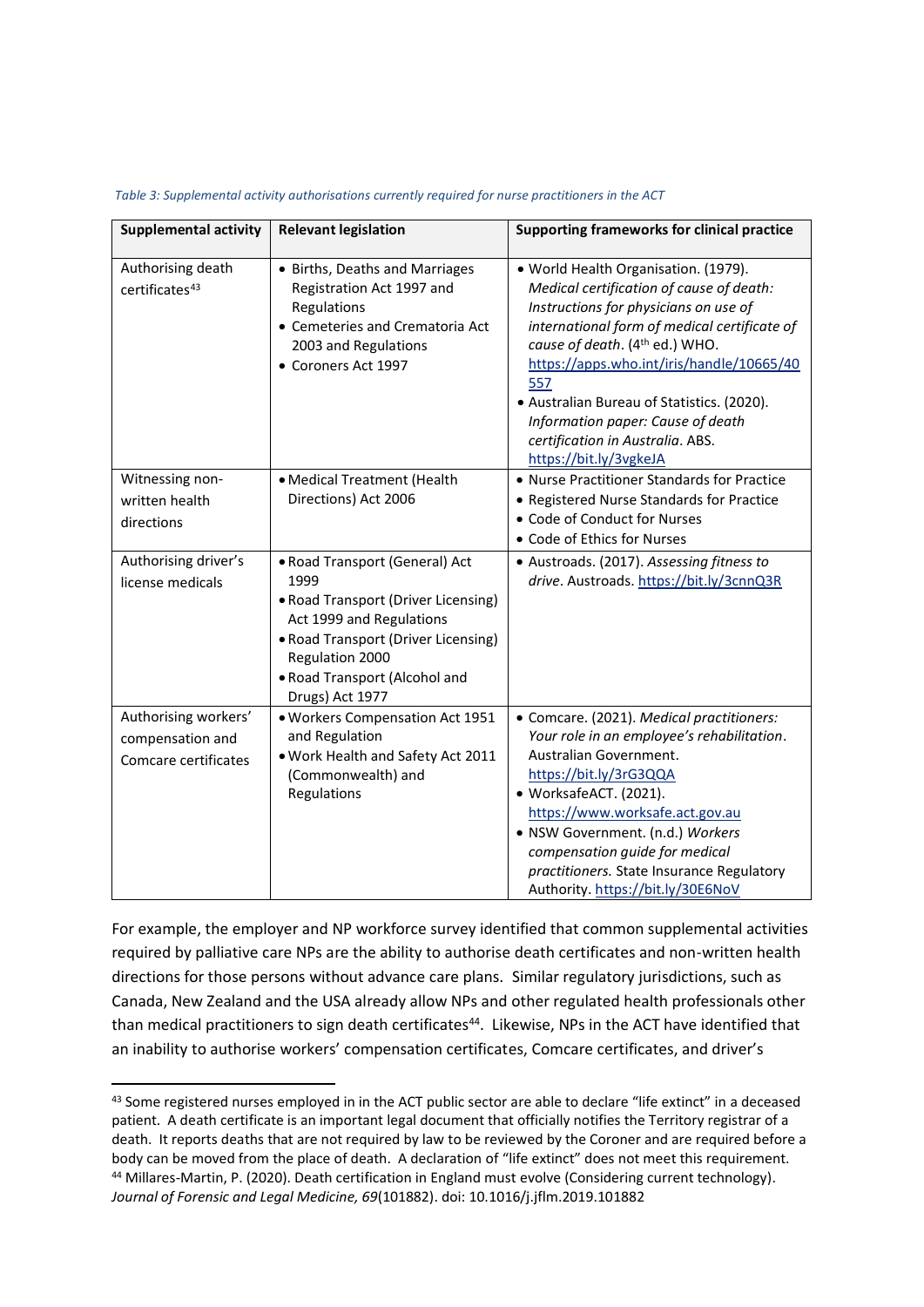license medicals are a commonly-encountered patient requirement arising from their authority to undertake a comprehensive assessment. However, NPs in the ACT do not currently have the authorisation to perform these supplemental activities even though they may be a patient's primary healthcare provider, or have assessed and managed the complete episode of care relating to a workplace-based injury. This requires the NP to refer the patient to a medical practitioner, who duplicates the care provided by the NP in order to authorise the relevant certificate. This directly translates to increased out-of-pocket and health system costs. These restrictions to practice represent over-regulation of the nursing workforce, and are out of step with other countries that use an NP workforce with similar regulatory and educational requirements.

The supplemental activities described in Table 3 above are required by NPs working within their individual scopes of practice in every Australian State and Territory. Currently, none of these jurisdictions provide NPs with the practice authority to authorise death certificates, non-written health directions, or driver's license medicals. Only two jurisdictions, South Australia and Queensland, allow NPs working within their scope of practice to authorise worker's compensation certificates. Reportedly Tasmania is consulting with the public on the ability of NPs to authorise workers' compensation certificates. See Table 4 below for a summary of state-based practice authorities for NPs who authorise worker's compensation certificates:

|                                 | Queensland                                                                                                                                                                                 | South Australia                                                                                              |
|---------------------------------|--------------------------------------------------------------------------------------------------------------------------------------------------------------------------------------------|--------------------------------------------------------------------------------------------------------------|
| Year practice authority granted | 2010                                                                                                                                                                                       | 2016                                                                                                         |
| Relevant legislation and policy | Workers' Compensation and<br>$\bullet$<br>Rehabilitation Act 2003 and<br>Regulations<br><b>Workers' Compensation</b><br>٠<br><b>Certificate Protocol for Nurse</b><br><b>Practitioners</b> | Return to Work Act 2014 and<br>Regulations<br><b>Nurse Practitioner Work</b><br><b>Capacity Certificates</b> |
| Practice setting restrictions   | None<br>٠                                                                                                                                                                                  | Public or private emergency<br>department contexts only.                                                     |
| Scope                           | New injuries only<br>٠<br>Minor injuries only<br>٠                                                                                                                                         | New injuries only<br>No specification of severity                                                            |
| Restrictions                    | Maximum duration 10 days<br>No ongoing certificates                                                                                                                                        | Maximum duration seven days<br>No ongoing certificates                                                       |

#### *Table 4: Workers' compensation and nurse practitioner practice authority*

It is proposed that NPs in the ACT be given the practice authority to perform the four supplemental activities described in Table 3 above. This is because those activities have been highlighted by the current ACT NP workforce as commonly having significant adverse effects on patient safety and/or quality outcomes, or contributing to significant inefficiencies, due to their inability to authorise those activities. These same safety and quality concerns were identified by NPs in New Zealand. In order to address these concerns "omnibus legislation" was enacted, which provided New Zealand NPs with far-reaching practice authority. A New Zealand NP working within their scope of practice may issue death certificates, complete compulsory mental health treatment orders, carry out medical examinations ordered by a court, assess fitness to drive and authorise worker's accident and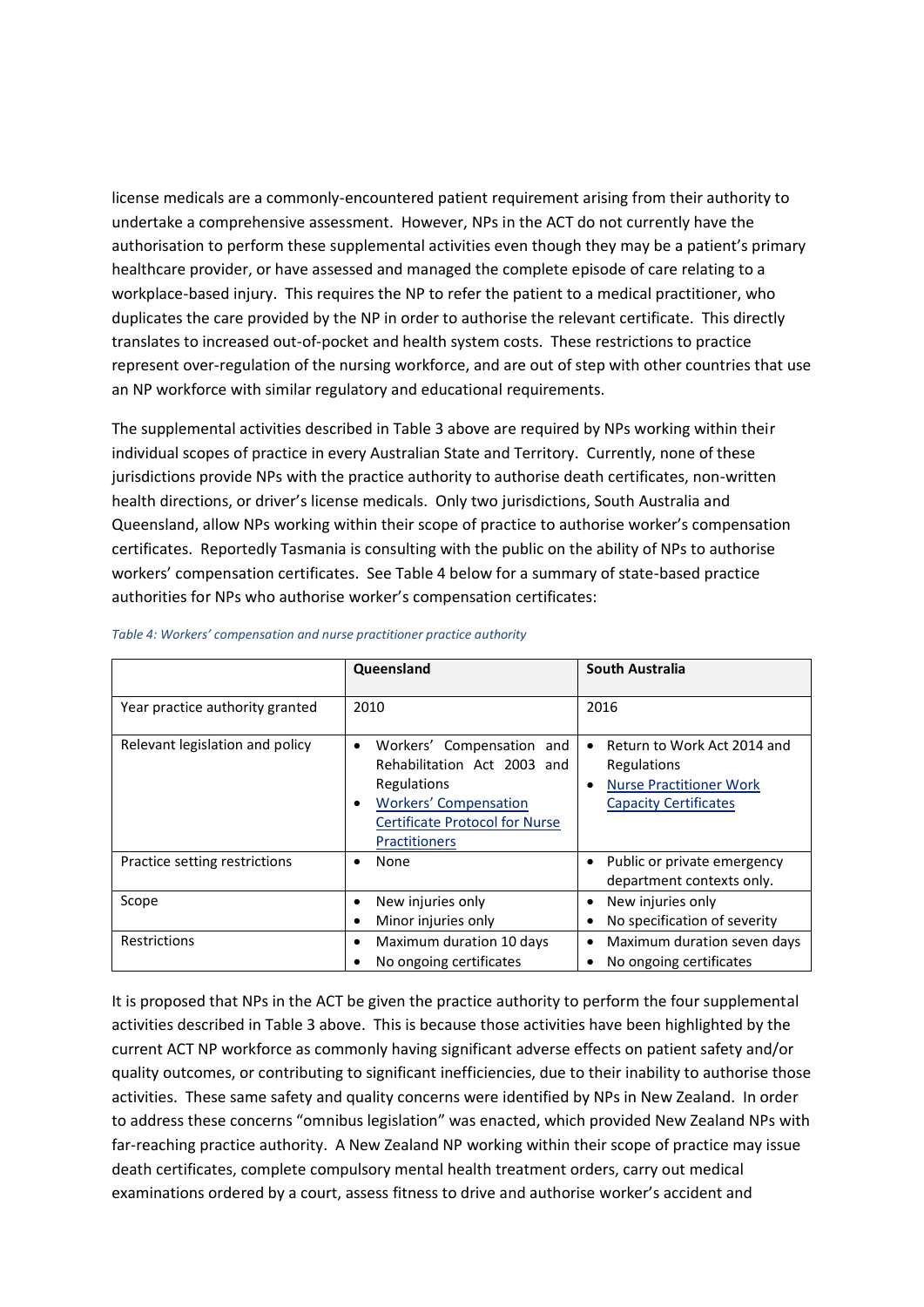compensation certificates. This was accomplished by simply replacing the term "medical practitioner" with "health practitioner" in their legislation<sup>45,46</sup>.

Nurse practitioners are increasingly working in public and private sector primary healthcare, where they may provide services as a patient's primary healthcare provider, or in partnership with a larger healthcare team<sup>47,48,49</sup>. A recent review of the ACT legislation suggests the extent to which current legislation inappropriately limits NP practice authority may be much more extensive than the supplemental activities listed above. There are currently 16 legislative instruments that provide practice authority for NPs in the ACT, but a further 63 that indirectly impact upon NPs to achieve their full practice authority. It is perhaps time to enable best practice legislation and policy in the ACT, by creating our own version of right-touch omnibus legislation. This could be accomplished by revising terms such "medical practitioner", "doctor", and "medical certificate" and replacing them with "health practitioner" or similar. Such revisions would reflect contemporary regulation and clinical practice, which facilitates safe, effective, and innovative models of care using a highly expert and regulated health workforce.

#### Consultation questions

Over the short-term, it is proposed that NPs in the ACT be given the practice authority to conduct the following supplemental practice activities, as relevant to their individual scopes of practice:

- a) authorising death certificates
- b) witnessing non-written health directions
- c) authorising workers' compensation and Comcare certificates
- d) authorising driver's license medicals

Over the medium-term, it is proposed that language relating to "medical practitioners", "doctors", "medical certificates" and other synonyms be systematically reviewed within ACT legislation, so that omnibus legislation may be considered that better enables the practice authority of nurse practitioners. This would align with contemporary approaches to right-touch legislation and policy of a nationally-regulated health workforce.

<sup>45</sup> Coleman, J. (2015). *Health Practitioners (Replacement of Statutory References to Medical Practitioners) Bill* (51, Issue 36-2). New Zealand Government. https://www.parliament.nz/en/pb/bills-and-laws/bills-proposedlaws/document/00DBHOH\_BILL63296\_1/health-practitioners-replacement-of-statutory-references <sup>46</sup> Nurse Practitioners New Zealand. (2021). *Frequently asked questions*. College of Nurses Aotearoa. Retrieved

<sup>27</sup> January from https://www.nurse.org.nz/npnz-nurse-practitioners-nz.html

<sup>47</sup> Currie, J., Chiarella, M., & Buckley, T. (2019, Feb). Privately practising nurse practitioners' provision of care subsidised through the Medicare Benefits Schedule and the Pharmaceutical Benefits Scheme in Australia: results from a national survey. *Aust Health Rev, 43*(1), 55-61. https://doi.org/10.1071/AH17130

<sup>48</sup> Currie, J., Chiarella, M., & Buckley, T. (2016, Oct). Workforce characteristics of privately practicing nurse practitioners in Australia: Results from a national survey. *J Am Assoc Nurse Pract, 28*(10), 546-553. https://doi.org/10.1002/2327-6924.12370

<sup>49</sup> Helms, C., Crookes, J., & Bailey, D. (2015). Financial viability, benefits and challenges of employing a nurse practitioner in general practice. *Aust Health Rev, 39*(2), 205-210. https://doi.org/10.1071/AH13231